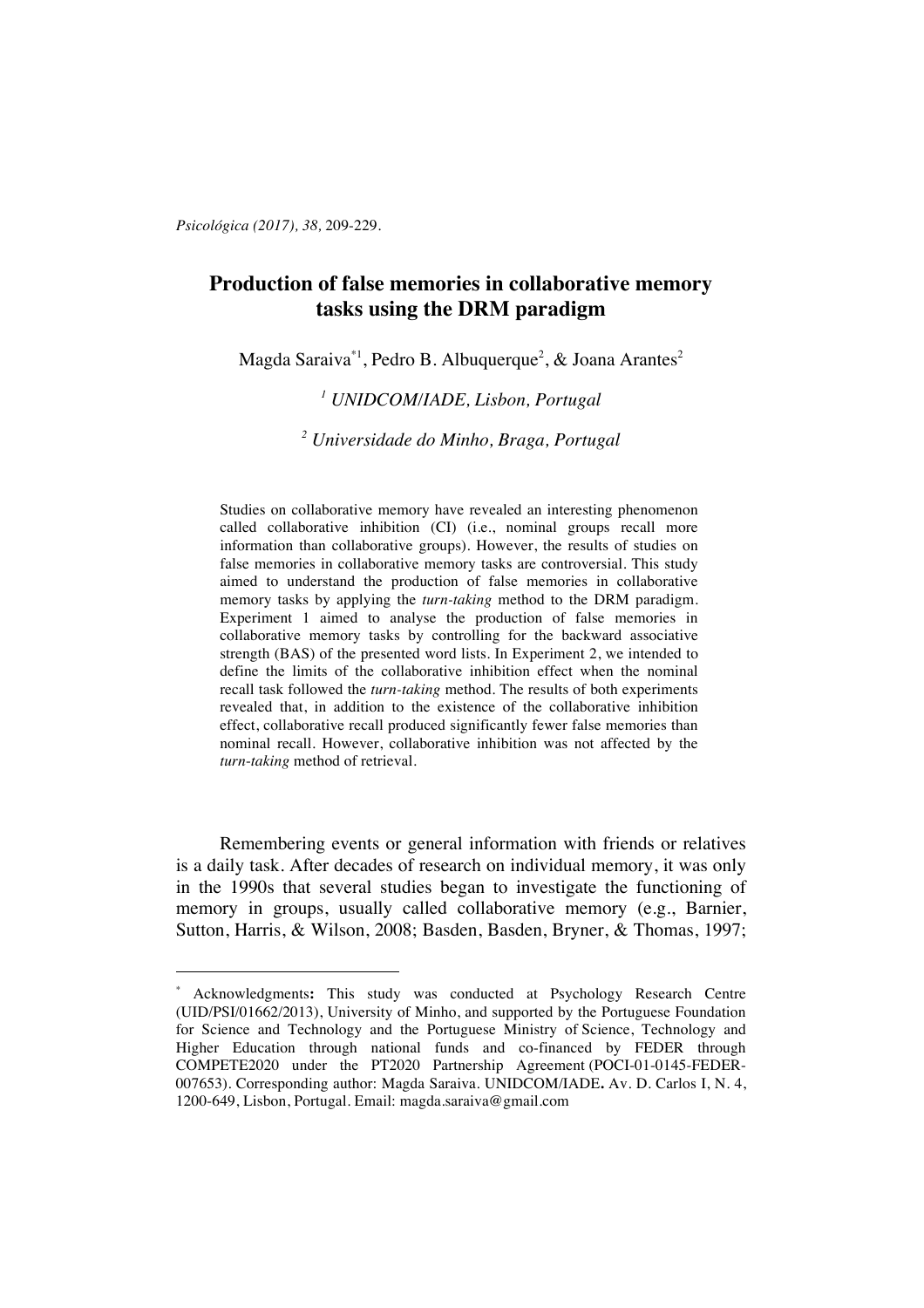Meade, Nokes, & Morrow, 2009; Rajaram & Pereira-Pasarin, 2010). Collaborative memory can be defined as the act of remembering within a group an event or information that has been experienced by all elements of this group (e.g., Meade et al., 2009; Meade & Roediger, 2009).

In the study of collaborative memory, the main objective is to understand if a group (i.e., collaborative group) retrieves more information than an individual alone and to evaluate the accuracy of that retrieval. In this sense, the performance of the collaborative group (i.e., two or more people recalling the same information together) is compared to the individual performance. The results of studies on collaborative memory revealed that collaborative groups recall significantly more information than an individual alone (e.g., Basden, Basden, Thomas, & Souphasith, 1998; Maki, Weigold, & Arellano, 2008; Weldon & Bellinger, 1997). There are two methods to recall information in groups: the turn-taking method or the free-for-all method. In the turn-taking method, participants are asked to recall the information in turns. That is, the participant usually has 10 s to recall one unit of information (e.g., word, event detail). Then, the turn to recall passes to another member of the group, who again has 10 s to recall another unit, and so forth. When a participant needs less than 10 s to recall one unit of information, the turn passes immediately to another group member. The task ends when, after three attempts, none of the participants recall any new information. Participants are also instructed not to repeat words that have already been recalled by themselves or another group member, and they are unable to talk to each other during the recall task. In the free-for-all method, a member of the group is responsible for writing down the retrieved information, and the group is free to choose the recall strategy. There is no time constraint or defined order in recalling the information. The task ends when the participants cannot remember more information. Studies have revealed that the recall method, i.e., turn-taking or free-for-all, has no effect on the amount of information correctly recalled (e.g., Thorley & Dewhurst, 2007).

However, it is not fair to compare the amount of recall of two or more persons with the recall of only one individual. In this sense, in collaborative memory studies, the performance of collaborative groups is compared with nominal groups. Nominal groups represent the sum of the information recalled individually by the same number of participants that constitute the collaborative group. In this sum, all redundant units of information are removed. This group represents the maximum potential recall of the elements of the group without the influence of collaboration. Studies have concluded that nominal groups remember significantly more information than collaborative groups (e.g., Andersson, 2001; Barber, Rajaram, & Aron,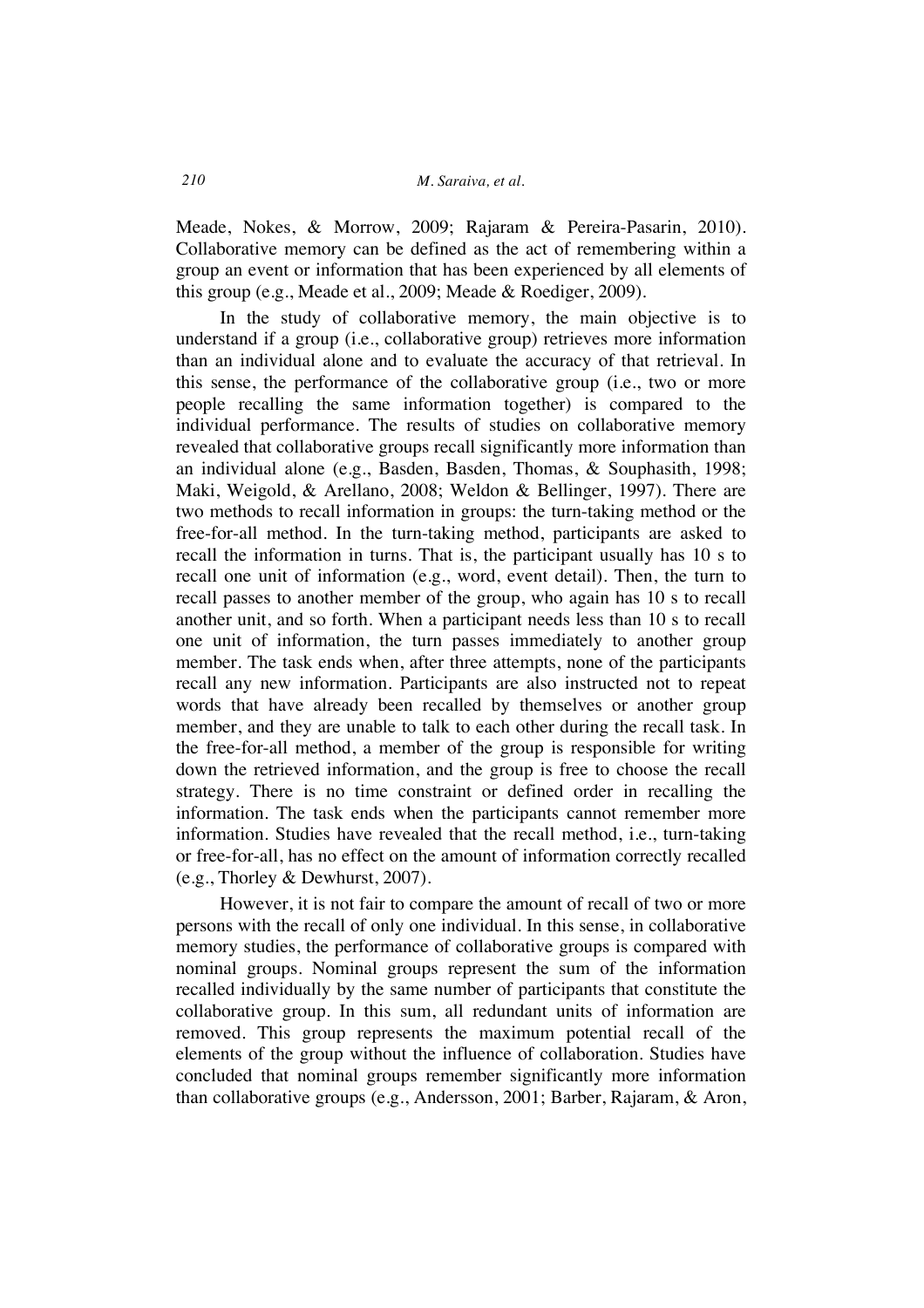2010; Choi, Blumen, Congleton, & Rajaram, 2014; Rajaram & Pereira-Pasarin, 2007; Ross, Spencer, Blatz, & Restorick, 2008; Weldon & Bellinger, 1997). This effect is called collaborative inhibition (e.g., Weldon & Bellinger, 1997). There are some explanations for the occurrence of the collaborative inhibition effect such as production blocking (Diehl & Stroebe, 1987) and social loafing (Latané, Williams, & Harkins, 1979). However, the most common explanation for the occurrence of this effect is the disruption of retrieval strategies hypothesis proposed by Basden and colleagues (1997). According to this hypothesis, each individual has his/her own organization and retrieval strategies, which can differ from other members of the group. At the time of recall, each individual uses these strategies to retrieve the encoded information. During collaborative recall, the retrieval strategies of the members of the group are different, i.e., do not follow the same retrieval organization. This difference makes the strategies of each participant less effective, resulting in decreased performance of the collaborative group, i.e., collaborative inhibition effect.

In addition to the collaborative inhibition effect, the production of false memories has also been a target of interest in some studies on collaborative memory. However, there are few studies on this topic, especially when we refer to studies applying the DRM paradigm (Deese, 1959; Roediger & McDermott, 1995) on this type of task (Basden et al., 1998; Maki et al., 2008; Takahashi, 2007; Thorley & Dewhurst, 2007; Weigold, Russel, & Natera, 2014). Despite the small number of studies, the results have been controversial and sometimes contradictory, and our goal is to contribute by shedding some light on the topic.

First, it is important to clarify what the DRM paradigm is and how it works. The DRM paradigm consists of the presentation of lists of words (e.g., butter, food, eat, sandwich) that are associated with non-studied critical lures (e.g., bread). Subsequently, participants complete a free recall and/or recognition test. Relative to recall tasks, the aim is to study the retrieval of non-studied critical lures or false recall. The typical findings are that false recall rates are relatively high and similar to hit rates (Roediger & McDermott, 1995). As mentioned, there are few studies on the production of false memories in collaborative memory tasks, and the results are controversial. The first study on this topic was carried out by Basden et al. (1998, Exp. 1). Their aim was to compare the performance of the nominal group with that of the collaborative group on a recall task (DRM lists) using the turn-taking method. The results replicated the collaborative inhibition effect. However, with respect to the production of false memories, the nominal and collaborative groups did not differ. The authors concluded that listening to the other group members recalling words that were previously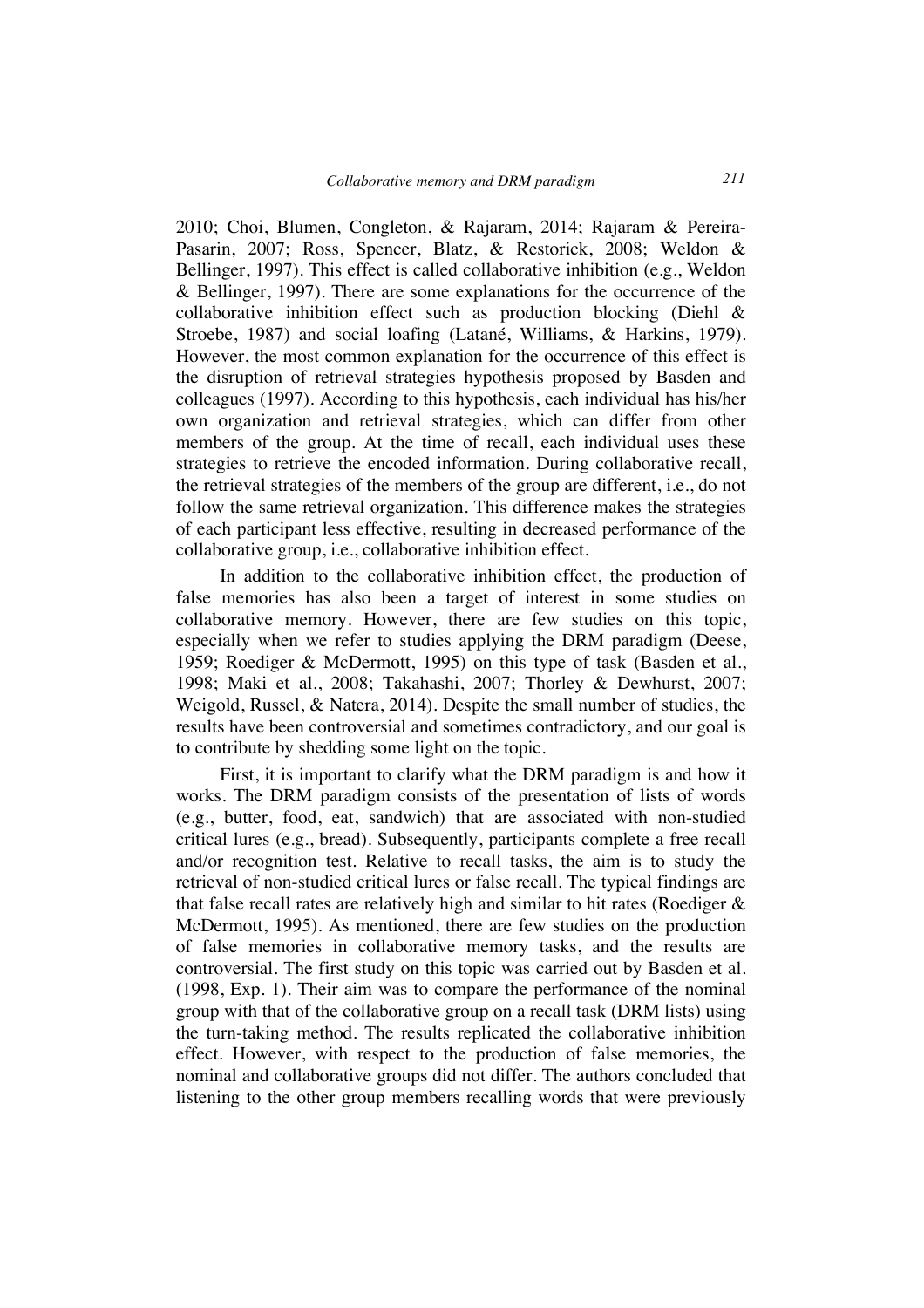presented and associated with a critical non-presented word (i.e., critical lure) did not increase the production of false memories when compared with the production of false memories during the individual task (i.e., nominal group). In this study, adjusted ratio of clustering (ARC - Roenker, Thompson, & Brown, 1971) scores was analysed. The main goal of the ARC is to understand whether recall is clustered by the categories or lists presented. An ARC value close to 1 reveals that recall follows the organization by lists, whereas an ARC value of 0 indicates a random pattern of recall. Comparing collaborative and nominal recall, this value is considered an indirect measure of the degree of disruption of the retrieval strategies (Basden et al., 1998). The results revealed that the ARC score in the nominal group was higher than the collaborative group. This higher ARC score meant that the nominal group recalled the information list by list. However, the collaborative group did not follow such organization during recall.

In another study, Thorley and Dewhurst (2007) used both types of collaborative recall methods – free-for-all and turn-taking – with pairs, trios and quartets with the DRM paradigm. The results showed that the production of false memories increased with group size. However, the most interesting result was the fact that the collaborative group produced more false memories when the recall task followed a turn-taking method. Conversely, when the recall task involved a free-for-all method, false memories produced by the nominal group and the collaborative group were scarce. This result emphasized that some methods, such as the turn-taking method, induced a pressure to respond, leading to more errors or intrusions that are the basis of the production of false memories (Thorley & Dewhurst, 2007).

Finally, Maki et al. (2008) used ten DRM lists and the free-for-all method of recall. They replicated the collaborative inhibition effect for the presented words. With regard to false memories, the results revealed that the collaborative group produced significantly fewer false memories than the nominal group. Authors such as Pritchard and Keenan (2002) have argued that the low recall of false memories by the collaborative group occurs because during recall, participants can talk to each other and reach agreement about the words that are actually presented, more accurately rejecting words that were not presented (false memories). More recently, using a procedure similar to Maki et al. (2008), Weigold et al. (2014) obtained the same pattern of results regarding correct and false recall.

Given the mixed findings mentioned, this study aimed to contribute to the understanding of the production of false memories in collaborative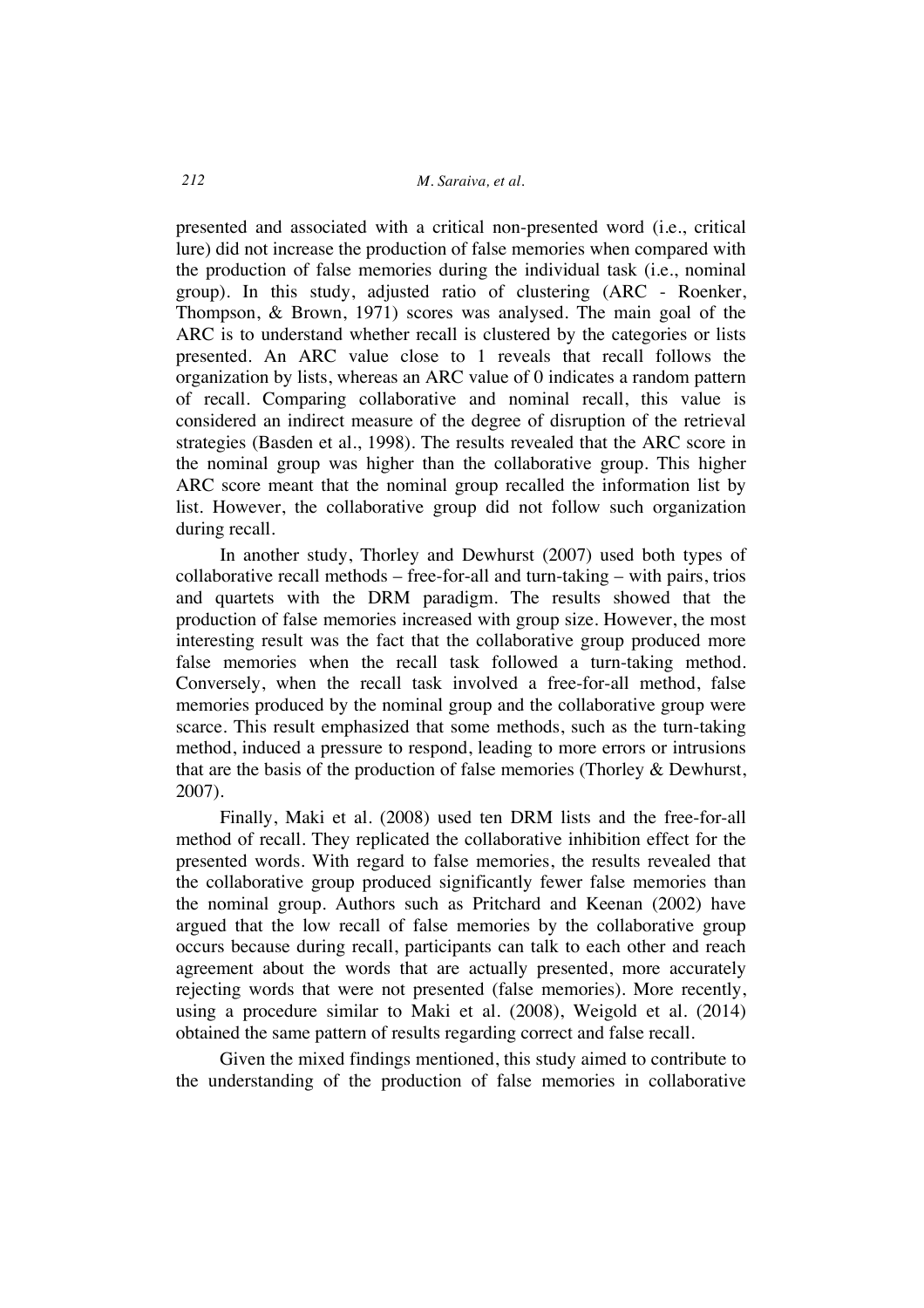memory tasks using the DRM paradigm. The previously reported disparate results may have been due to characteristics of the DRM lists (e.g., associative strength between the words of the lists and the critical lures) or procedural specificities (e.g., method of recall).

There are two types of associative strength lists: forward associative strength (FAS) and backward associative strength (BAS). The FAS corresponds to the probability that the critical lure has to generate a word (e.g., bed and night (CL) has an FAS of .56). To create these lists, the critical lure is presented, and participants are asked to recall the first word that comes to mind. The words that are more frequently produced are considered to be most strongly associated with the critical lure presented. However, according to Deese (1959), the variable that most influences the production of false memories is the backward associative strength (BAS). The BAS corresponds to the probability that the critical lure has to be generated with the presentation of each word in the list. For this, the probability that each word in the list (e.g., rock) has of eliciting the recall of the critical lure (e.g., music) is calculated. Studies suggest that BAS is the best predictor of the production of false memories since lists with high BAS produce significantly more false memories than lists with low BAS (e.g., Deese, 1959; Roediger & McDermot, 1995; Roediger, Watson, McDermott, & Gallo, 2001). For this reason, in our study, the variable BAS was controlled.

Moreover, the differences in the results of studies on the production of false memories in collaborative memory tasks can also be due to the collaborative recall method. As previously mentioned, participants produce more false memories when the turn-taking method is used.

In this sense, our objectives were (1) to replicate the collaborative inhibition effect, (2) to understand the production of false memories in a collaborative recall task with the DRM paradigm controlling for  $BAS<sup>1</sup>$ , and (3) to analyse the effect of the turn-taking method. In the present study, we decided to use the turn-taking method to clarify the contradictory results found by Basden et al. (1998) and Thorley and Dewhurst (2007) using this method. Moreover, both the free-for-all method and the turn-taking method have reliable evidence in collaborative memory studies (see Wright & Klumpp, 2004).

 $\overline{a}$ 

 $1$  Our goal was not to study the production of false memories in collaborative memory tasks using the DRM paradigm in relation to the BAS variable but to control this variable so that the results were not influenced by it.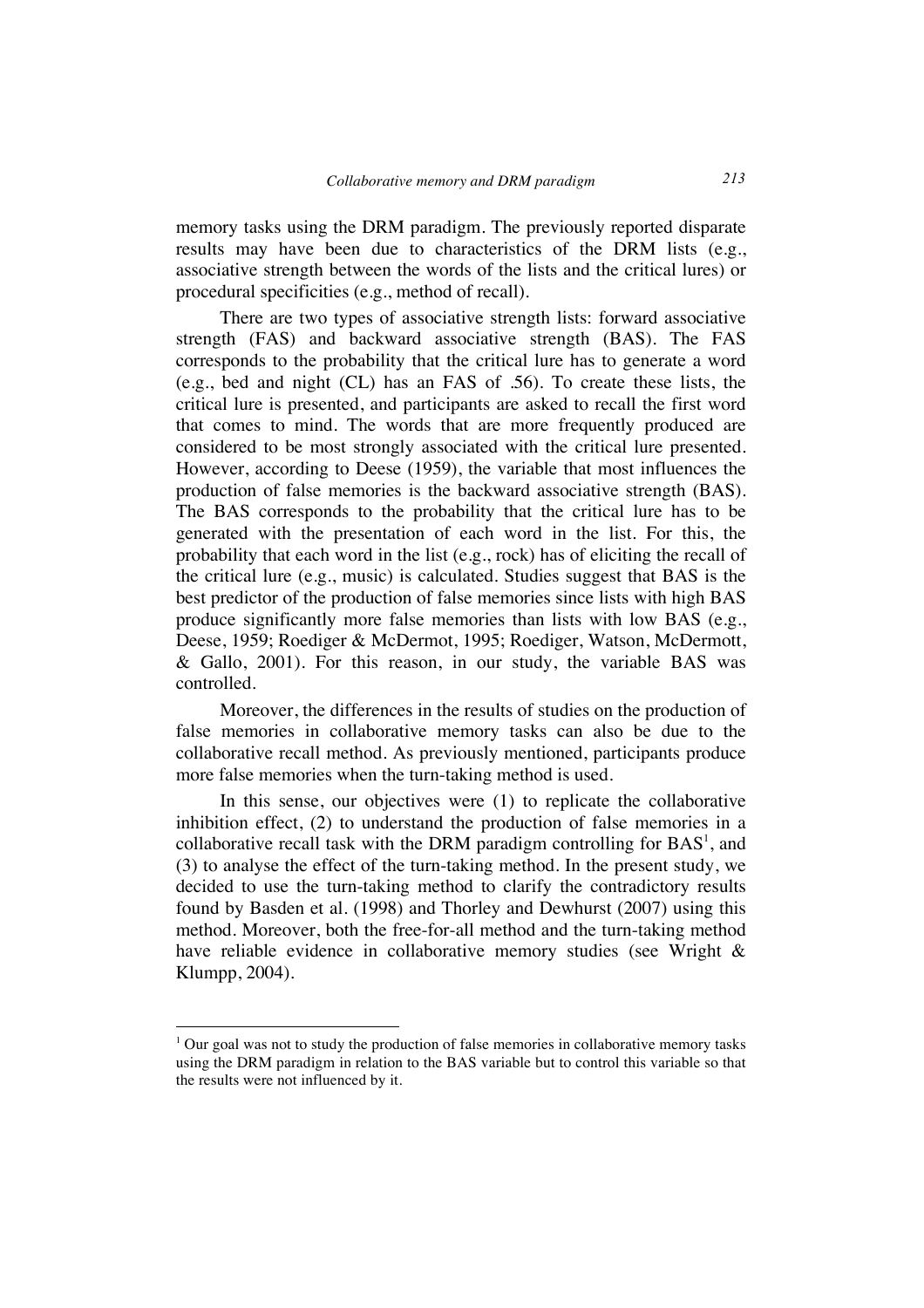This study thus contributed to a better understanding of the production of false memories in collaborative memory tasks.

# **EXPERIMENT 1**

The purpose of Experiment 1 was to understand the production of false memories using the DRM paradigm (Roediger & McDermott, 1995) in a collaborative memory task applying the turn-taking method. To fulfil this objective, the nominal performance was compared with the collaborative performance considering both the recall of presented words and the production of false memories for critical lures. We expected to find (1) the collaborative inhibition effect using DRM lists and (2) increased production of false memories in nominal recall compared with collaborative recall. Since nominal recall allows participants to recall more presented words, this would also produce more activation of the critical lure during recall, leading to the production of more false memories.

### **METHOD**

**Participants**. Eighty-six students from the University of Minho, 40  $(46.5\%)$  males and 46 (53.5%) females aged 18 to 45 years old (M = 21.55,  $SD = 4.46$ , volunteered for this experiment and received course credits to participate. Participants were divided into 43 pairs.

**Stimuli and design**. The stimuli were sixteen lists of Portuguese words selected from a normative study from Albuquerque (2005). Each list contained 10 words associated with one non-presented word (critical lure). The words in each list and their respective BAS are presented in Appendix 1. The sixteen lists were divided into two sets – set A (*music*, *blue*, *money, fish, animal*, *meat*, *cold,* and *sweet)* and set B (*music*, *cold, eyes, paper, water, candy, sky,* and *pain).* The sets did not differ in terms of the total BAS – set A ( $M = 2.93$ ) and B ( $M = 3.51$ ),  $Z = -.90$ ,  $p = .33$ .

A within-subjects design was applied to the recall test (nominal vs. collaborative). All participants recalled information individually (nominal recall) and collaboratively in a counterbalanced way. This design allowed us to compare the actual performance (collaborative recall) with the potential performance (nominal recall). However, Maki and colleagues (2008) used both a within-subjects design (Experiment 1) and betweensubjects design (Experiment 2), and the results were identical. In this sense, and considering that Maki et al. (2008), found no significant differences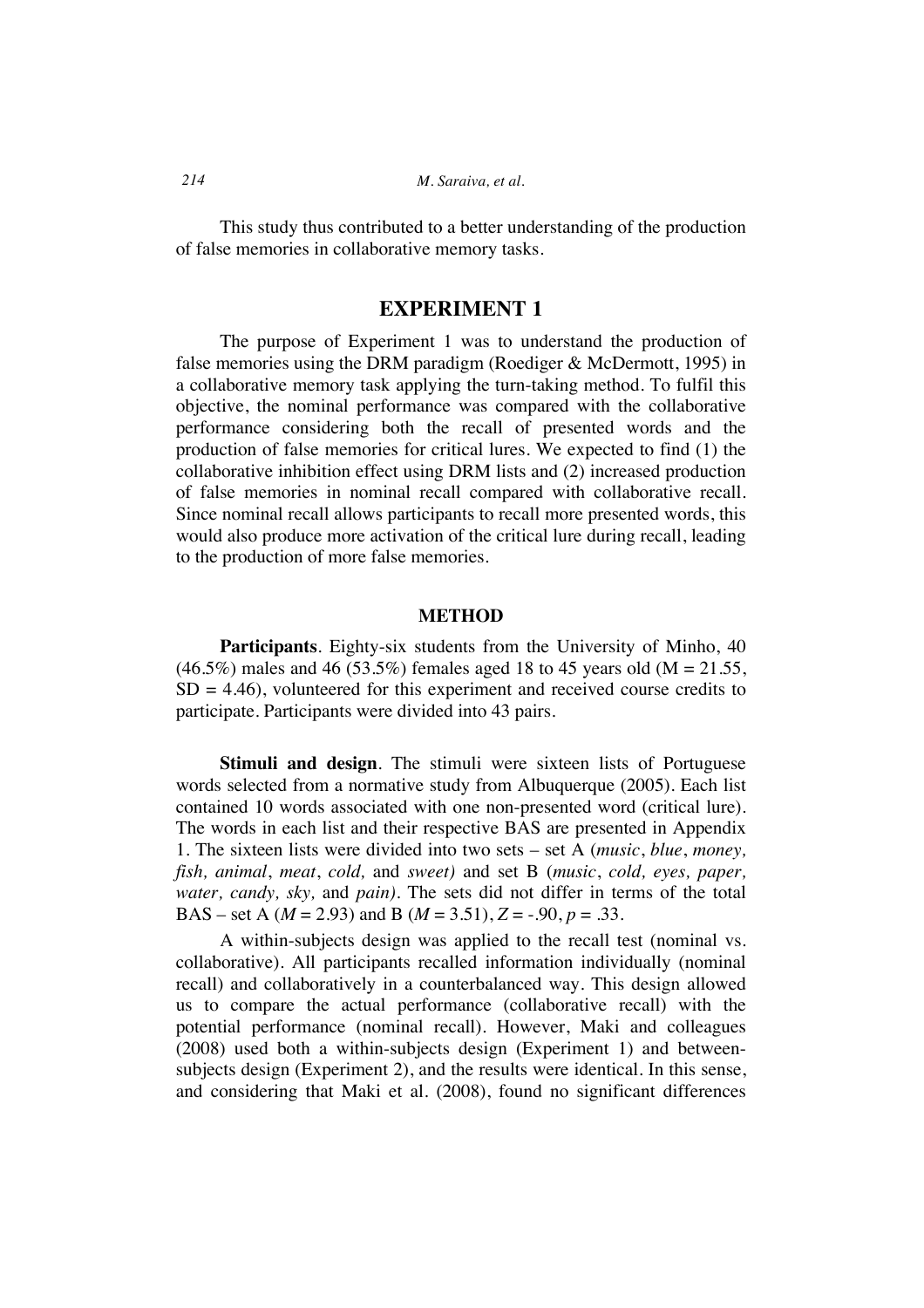between the two subject designs, we chose to use a within-subject design in our study.

**Procedure**. The pairs of participants sat at separate tables, each facing a 17" monitor connected to a networked computer, such that the word presentations occurred simultaneously. The words were presented at the centre of the screen, and participants were instructed to pay attention because they would be asked to recall them later. The experiment was programmed in Superlab 4.5 (Cedrus Corporation, San Pedro, CA).

The presentation order of the lists (in each set) and recall test (nominal or collaborative) were counterbalanced across participants. When participants arrived at the laboratory, they were informed that they would be completing a memory task and needed to pay attention to the words presented because they would be asked to recall them later. No reference to the production of false memories was made. The participants were instructed on the *turn-taking* method and its rules.

Then, four lists from either set (A or B) were presented to the participants (two lists with high BAS and two lists with low BAS), one word at a time, for 2 s and an interval of 500 ms to separate each list (i.e., at the end of the presentation of 10 words). The lists of words were presented in descending order of BAS; that is, the first word in the list was strongly associated with the critical lure, and the last word had the lowest associative strength. After that, participants were asked to recall the words (nominal or collaborative) in 4 minutes. Then, participants were presented the remaining four lists of the set (A or B), followed by another recall task (nominal or collaborative in a counterbalanced design).

In the nominal recall task, participants had 4 minutes to freely recall all the words that they remembered. The words recalled by the two members of each pair were considered together, and redundant words were removed in order to form the nominal recall. In the collaborative recall task, participants were asked to recall as many words as they remembered with the turn-taking method. Each participant had 10 s to recall each word, and the repetition of words was not allowed. Once the participant recalled a word, the turn passed immediately to the other group member, even if the 10 s had not elapsed. When the participant was unable to recall a word within the 10 s, the turn passed to the other member. Words were written by the participant on a sheet of paper, and the recall procedure had a maximum duration of 4 minutes. The task ended after three consecutive attempts without any recall. This procedure was the same as that used by Basden et al. (1998) and Thorley and Dewhurst (2007).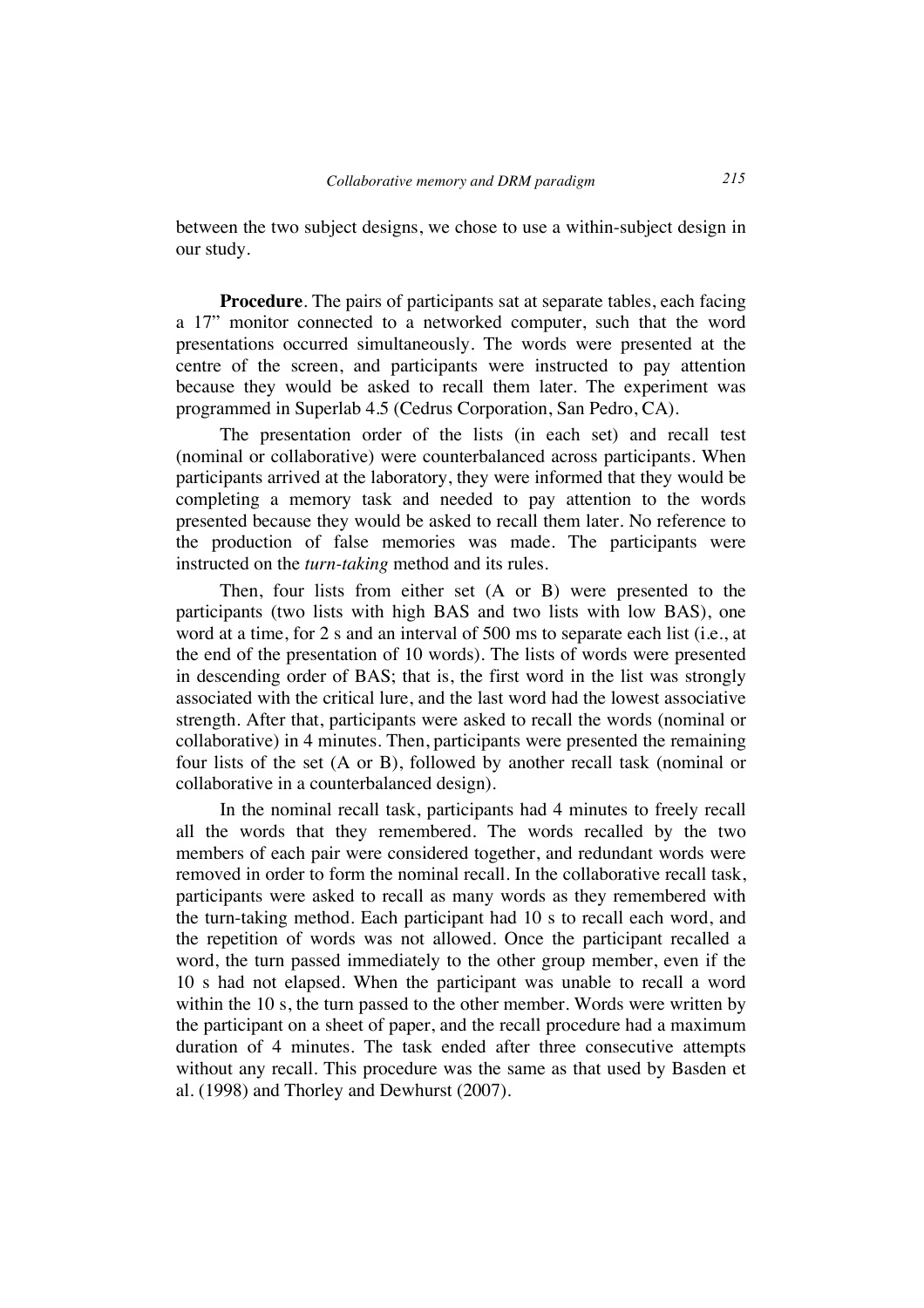At the end of the task, the researcher thanked and debriefed the participants. The approximate duration of the experiment was 25 minutes.

## **RESULTS**

Data were analysed with IBM SPSS Statistics v22 (IBM Corporation, 2014). An alpha level of .05 was used for all inferential analyses. All variables were examined to verify the normality of the distribution as required by parametric tests. We analysed the number of words recalled based on the two recall conditions: nominal vs. collaborative. The performance of nominal recall consisted of the sum of the words (for correct recall) and critical lures (for false memories) recalled by the two members of each pair in the nominal recall test, excluding redundancies. For the calculation of the collaborative recall scores, we summed the recall of presented words (correct recall) and critical lures (false memories) by the two group members in the collaborative task, and all scores were transformed into proportions. The proportion of correct recall was calculated based on the total number of presented words  $(N = 80)$  and the number of critical lures ( $N = 8$ ) for each set. Figure 1 shows the proportion of presented words and critical lures by nominal and collaborative recall.

An ANOVA for repeated measures 2 (recall test: nominal vs. collaborative) X 2 (type of word: presented words vs. critical lures) revealed two significant main effects: recall test,  $F(1, 42) = 277.35, p < .001, \eta_p^2 =$ .87; and type of word,  $F(1, 42) = 111.55$ ,  $p < .001$ ,  $\eta_p^2 = .73$ . The interaction between the recall test vs. type of word was also significant, *F*  $(1, 43) = 10.15, p = .003, \eta_{p}^{2} = .20$ . Pairwise comparisons revealed that nominal recall ( $M_{\text{Nom}}$  = .54; *SD* = .16) was higher than collaborative recall  $(M_{\text{Col}} = .20; SD = .09)$ . Considering the type of word, pairwise comparisons revealed that the presented words  $(M_{\text{PW}} = .49; SD = .20)$  were recalled more than the critical lures ( $M_{CL} = .24$ ;  $SD = .14$ ), a result reinforced by the significant effect of the interaction between the two variables under study; this is, in the nominal recall test, more presented words were recalled  $(M_{\text{NonPW}} = .69; SD = .08)$  than critical lures  $(M_{\text{NonCL}} = .38; SD = .25)$ , and the same occurred for collaborative recall  $(M_{\text{CoIPW}} = .29; SD = .06; M_{\text{CoICL}} =$ .11; *SD =* .10). Two t-tests for paired samples revealed that, for the presented words, nominal recall significantly outperformed  $(M_{\text{NormPW}} = .69)$ ; *SD* = .08) collaborative recall  $(M_{\text{CoIPW}} = .29; SD = .06)$ ,  $t(42) = 29.64$ ,  $p <$ .001, *d'* = 4.52, 95% CI [0.38, 0.43], and the same pattern was obtained for the critical lures, i.e., nominal recall produced significantly more false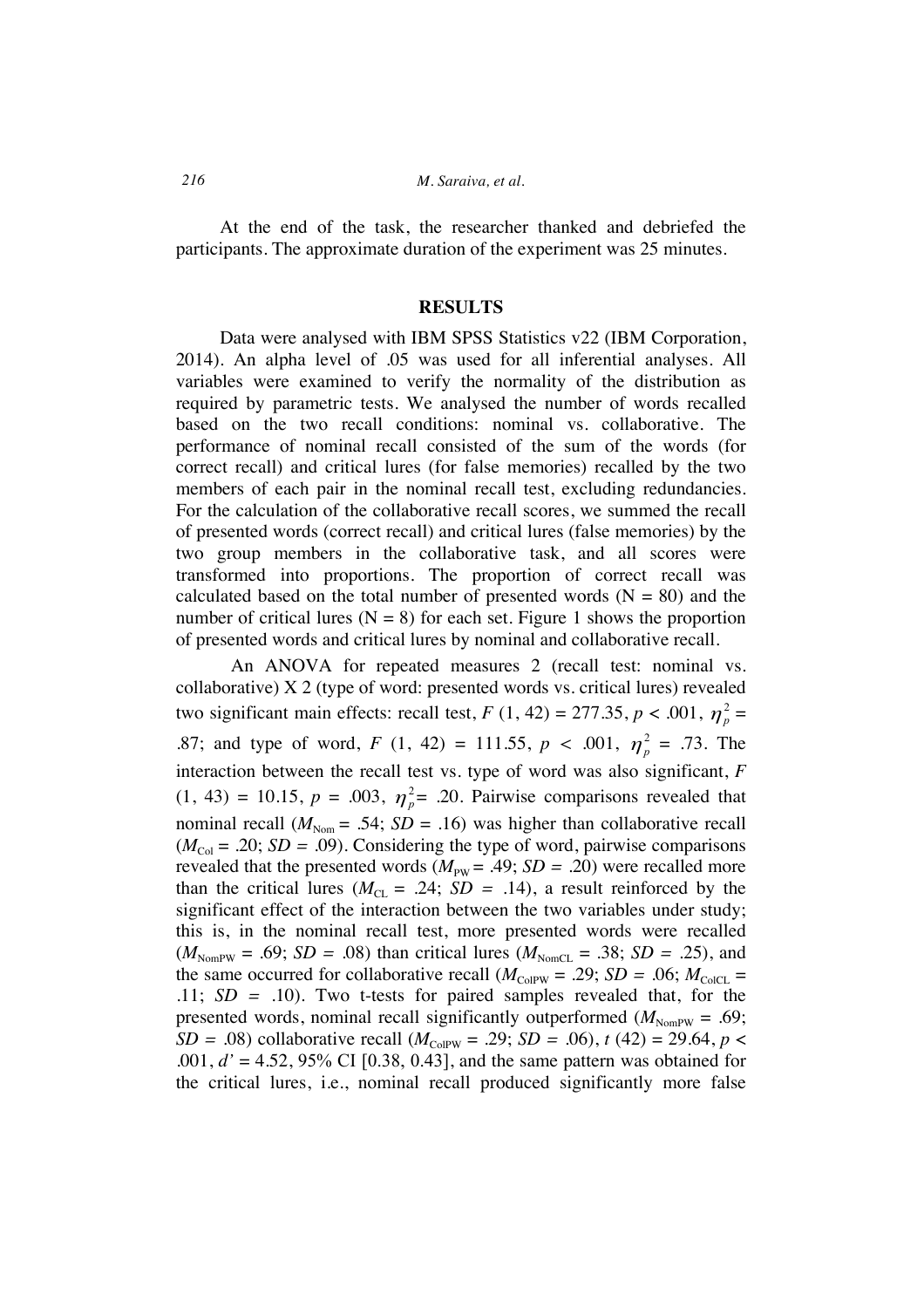memories ( $M_{\text{NonCL}} = .38$ ; *SD = .25*) than collaborative recall ( $M_{\text{CoICL}} = .11$ ; *SD* = .10),  $t(42) = 6.99$ ,  $p < .001$ ,  $d' = 1.07$ , 95% CI [0.19, 0.35]. These results replicated the collaborative inhibition effect for the presented words and the production of false memories.



**Figure 1: Proportion of nominal and collaborative recall of presented words and critical lures.**

Finally, we calculated the adjusted ratio of clustering (ARC – Roenker et al., 1971) applying the algorithm proposed by Senkova and Otani (2012).

A t-test for paired samples revealed that there were significant differences between the values of ARC for nominal and collaborative recall, *t* (42) = 3.83, *p* < .001, *d*' = .58, 95% CI [0.08, 0.25]. Specifically, nominal recall was organized as a list more  $(M_{\text{NonARC}} = .52; SD = .16)$  than collaborative recall  $(M_{\text{ColARC}} = .35; SD = .29)$ .

### **DISCUSSION**

The main aims of this experiment were (1) to understand the production of false memories in collaborative memory tasks using the DRM paradigm and (2) to replicate the collaborative inhibition effect.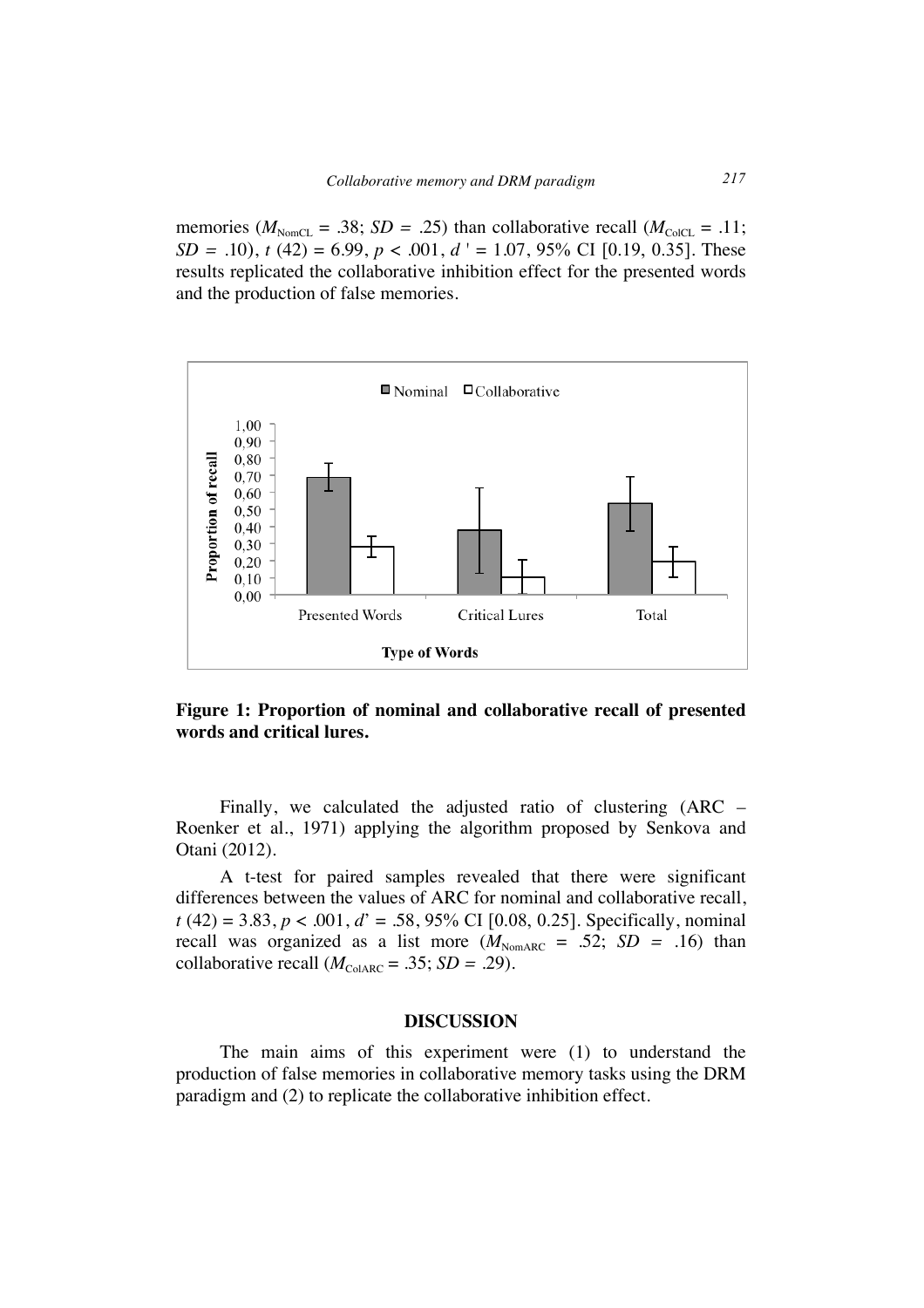Regarding correct recall, the results replicated the collaborative inhibition effect. As shown in Figure 1, the performance of collaborative recall was worse than nominal recall. This finding has been reported in several collaborative memory studies (e.g., Barber et al., 2010; Basden et al., 1997).

Concerning the production of false memories for the critical lure, the data revealed that nominal recall produced more false memories than collaborative recall, a result that was contrary to the findings of Basden et al. (1998) and Thorley and Dewhurst (2007). These contradictory findings may be due to different methodological aspects: within-subjects design vs. between-subjects design; size of collaborative groups; number of words per list (15 vs. 10); or BAS, among others. Concerning BAS, we should point out that we do not have enough information from other studies to allow a direct comparison between studies.

Based on our results concerning the production of false memories, we believe that the critical lure was activated differently in the two recall tests (nominal and collaborative). This difference occurred during the retrieval process since the encoding process was similar (i.e., individual) for both recall tests. This argument is addressed in the general discussion.

To explain the pattern of results found for both the recall of presented words and the production of false memories, we focused our attention on the ARC scores. By calculating the ARC, we hypothesized that the collaborative inhibition effect would be due to the disruption of retrieval strategies, as the ARC value was higher for nominal recall than collaborative recall. Considering this result, nominal recall followed a more organized retrieval based on the content of the DRM lists, whereas in collaborative recall, participants switched between lists during recall. Importantly, the present data replicated the results by Basden et al. (1998) on ARC values for presented words. Still, this clustering recall could have produced greater activation of the critical lure at the moment of recall (because more words from the same list were recalled), increasing the production of false memories.

One of the criticisms that can be made about this type of study is that recalling information through the turn-taking method is not the most common form of retrieval in groups. When we are with a group of friends, we do not take turns to remember an event that we have experienced together; that is, we do not have to wait for our turn to recall information. Therefore, it is important to understand if the time that each individual must wait to recall the next word, as in the turn-taking method, affects group performance and induces the collaborative inhibition effect. Considering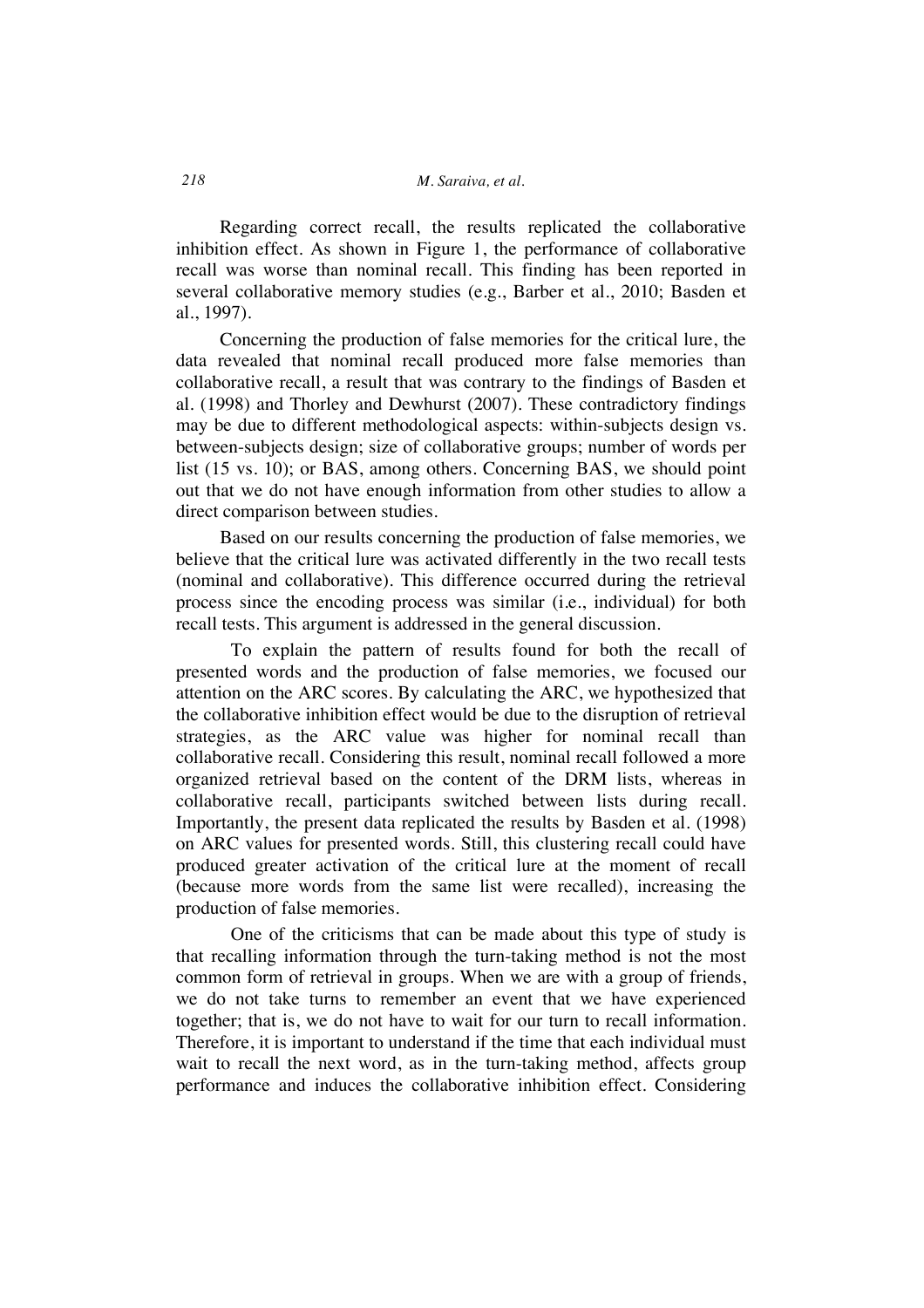this, in Experiment 2, we aimed to understand if the use of two different memory tasks (free recall for nominal recall and turn-taking for collaborative recall, as used in Experiment 1) affected the collaborative inhibition effect. To this end, in this experiment, both types of recall (nominal and collaborative) were performed using the turn-taking method.

# **EXPERIMENT 2**

This experiment aimed to determine whether the time that participants have to wait to recall each word in the turn-taking method has some influence on the collaborative inhibition effect, i.e., whether there are retrieval benefits for the nominal group due to the use of a free recall task, while collaborative recall is diminished by the turn-taking method. In Experiment 2, we wanted to verify whether using the turn-taking method during the performance of nominal retrieval would influence the collaborative inhibition effect similar to the effect of collaborative recall.

Moreover, we intended to replicate the results of the previous experiment concerning the production of false memories, and regarding the collaborative inhibition effect, we expected that the use of the turn-taking method would decrease the number of words recalled in nominal recall. However, this difference would not have been sufficient to eliminate the collaborative inhibition effect. Therefore, we hypothesized that, despite the fact that the amount of recalled information could suffer some losses due to the turn-taking method, it would not be sufficient to eliminate the collaborative inhibition effect since there is an interruption of the retrieval strategies during collaborative recall that accentuates the differences between the two recall tests.

# **METHOD**

**Participants**. Seventy-two students from the University of Minho, 6 (8.3%) males and 66 (91.7%) females aged between 17 and 35 years old (M  $= 19.35$ , SD  $= 2.75$ ), volunteered to participate in the study and received course credit for their participation. Participants were randomly divided into 36 pairs and tested on individual memory tasks (to create a nominal group) and collaborative memory tasks.

**Stimuli and design**. The same stimuli and design were used as in Experiment 1.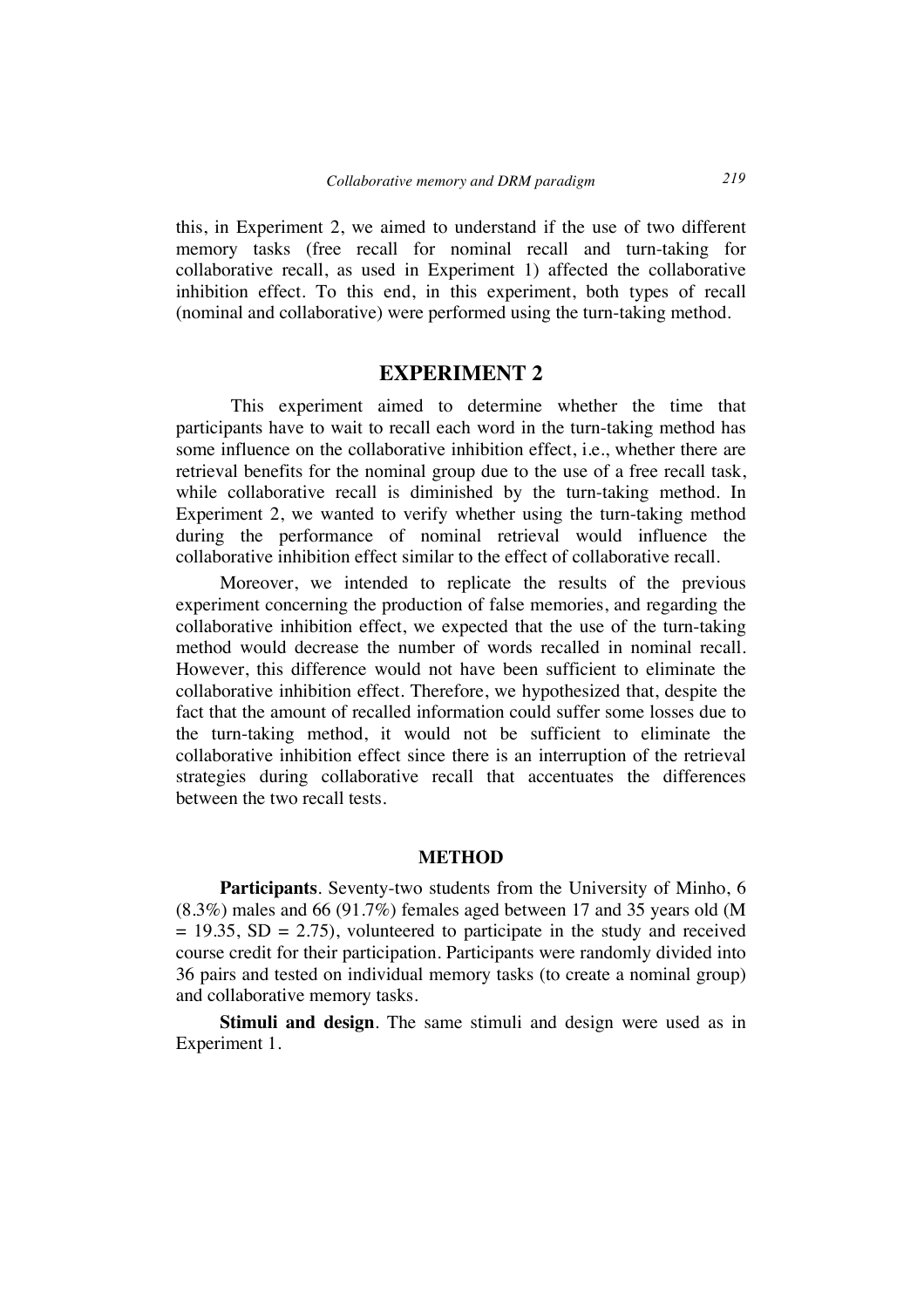### *220 M. Saraiva, et al.*

**Procedure**. The procedure was similar to Experiment 1 for the collaborative memory task. For the nominal recall task, participants were asked to recall as many words as possible, and each participant had his/her own sheet of paper to write down the words. However, the participants were instructed to write a word solely on his/her turn, similar to what occurred in the collaborative memory task. Thus, each participant had 10 s to write a word before passing the turn to another member of the collaborative group for recall. This procedure was strictly controlled by the experimenter. The rules that were applied to this recall were the same as those applied to collaborative recall, as described in the procedure of Experiment 1. At the end of the task, the researcher thanked and debriefed the participants. The approximate duration of the experiment was 25 minutes.

# **RESULTS**

An ANOVA for repeated measures 2 (recall test: nominal vs. collaborative) X 2 (type of word: presented words vs. critical lures) revealed two significant main effects: recall test,  $F(1, 35) = 16.76$ ,  $p < .001$ ,  $\eta_p^2 =$ .32, and type of word,  $F(1, 35) = 102.03$ ,  $p < .001$ ,  $\eta_p^2 = .75$ . The interaction effect of the recall test vs. type of word was not significant,  $F(1, \theta)$  $35$ ) = 2.02,  $p = .16$ ,  $\eta_p^2 = .06$ .

Pairwise comparisons revealed that nominal recall  $(M_{\text{Norm}} = .26; SD =$ .06) was associated with more words retrieved than collaborative recall  $(M_{\text{Col}} = .21; SD = .08)$ . Considering the type of word, pairwise comparisons revealed that the presented words ( $M_{\text{PW}}$  = .31; *SD* = .02) were more recalled than the critical lures ( $M_{CL}$  = .17; *SD* = .03). Two t-tests for paired samples revealed that, for the presented words, nominal recall was significantly higher ( $M_{\text{NormPW}} = .33$ ; *SD* = .04) than collaborative recall ( $M_{\text{CoIPW}} = .30$ ; *SD* = .05), *t* (35) = 3.55, *p* = .001, *d'*= .59, 95% CI [0.01, 0.05]. As in Experiment 1, we found that nominal recall produced more false memories for the critical lures ( $M_{\text{NonCL}} = .20$ ;  $SD = .11$ ) than collaborative recall  $(M_{\text{CoICL}} = .13; SD = .09), t (35) = 2.96, p = .006, d' = .49, 95\% \text{ CI } [0.02,$ 0.11]. These results replicate the collaborative inhibition effect for the presented words and the production of false memories for critical lures, similar to the results of Experiment 1. Figure 2 shows the proportion of presented words and critical lures by nominal and collaborative recall.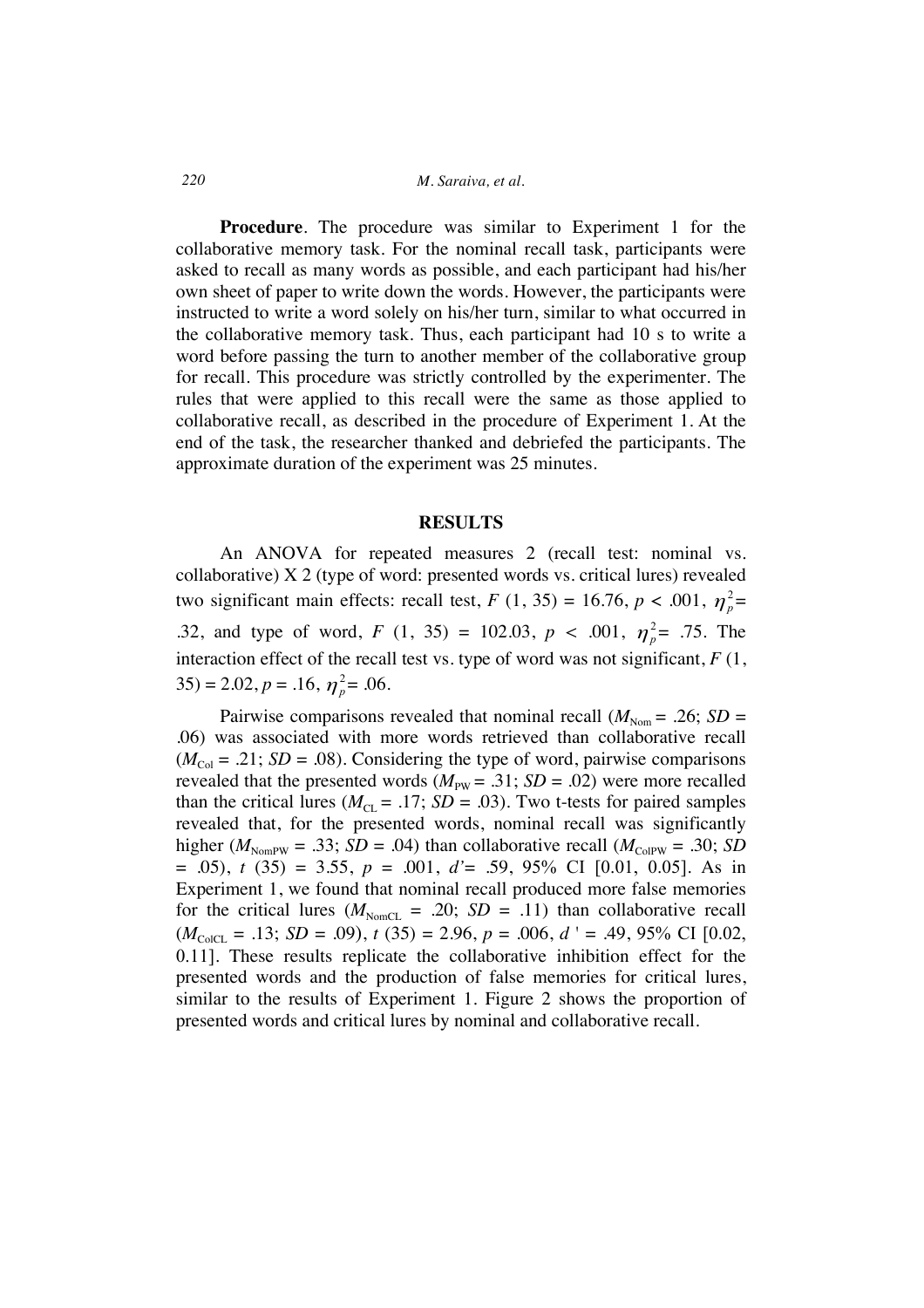

**Figure 2: Proportion of nominal and collaborative recall of presented words and critical lures.**

To understand how the turn-taking method affected the amount of information recalled, we compared the performance of nominal recall in Experiment 1 (i.e., free recall) with the performance of nominal recall in Experiment 2 (i.e., turn-taking method). An ANOVA for repeated measures 2 (type of word: presented vs. critical lures) X 2 (experiment: 1 vs. 2) revealed a main effect of the type of word,  $F(1, 35) = 83,89, p < .001, \eta_p^2 =$ .71, and a main effect of the experiment,  $F(1,35) = 120,35, p < .001, \eta_p^2 =$ .78. The interaction effect of type of word vs. experiment also proved to be significant, *F* (1,35) = 11.93, *p* = .001,  $\eta_p^2$  = .25. Pairwise comparisons revealed that significantly more presented words were recalled in Experiment 1 ( $M_{\text{ExplPW}} = .69$ ; *SD* = .08) than in Experiment 2 ( $M_{\text{ExplPW}} = .33$ ;  $SD = .04$ ). The same pattern of results was found for the production of false memories for critical items ( $M_{\text{ExplCL}} = .38$ ; *SD = .25*;  $M_{\text{ExplCL}} = .20$ ; *SD =* .11).

Finally, similar to Experiment 1, we calculated the ARC scores and applied them to a t-test for paired samples, which revealed a statistically significant difference between nominal recall  $(M_{\text{NonARC}} = .46; SD = .29)$  and collaborative recall ( $M_{\text{CoIARC}} = .27$ ; *SD* = .19),  $t(35) = 3.36$ ,  $p = .002$ ,  $d' =$ .56, 95% CI [0.07, 0.30].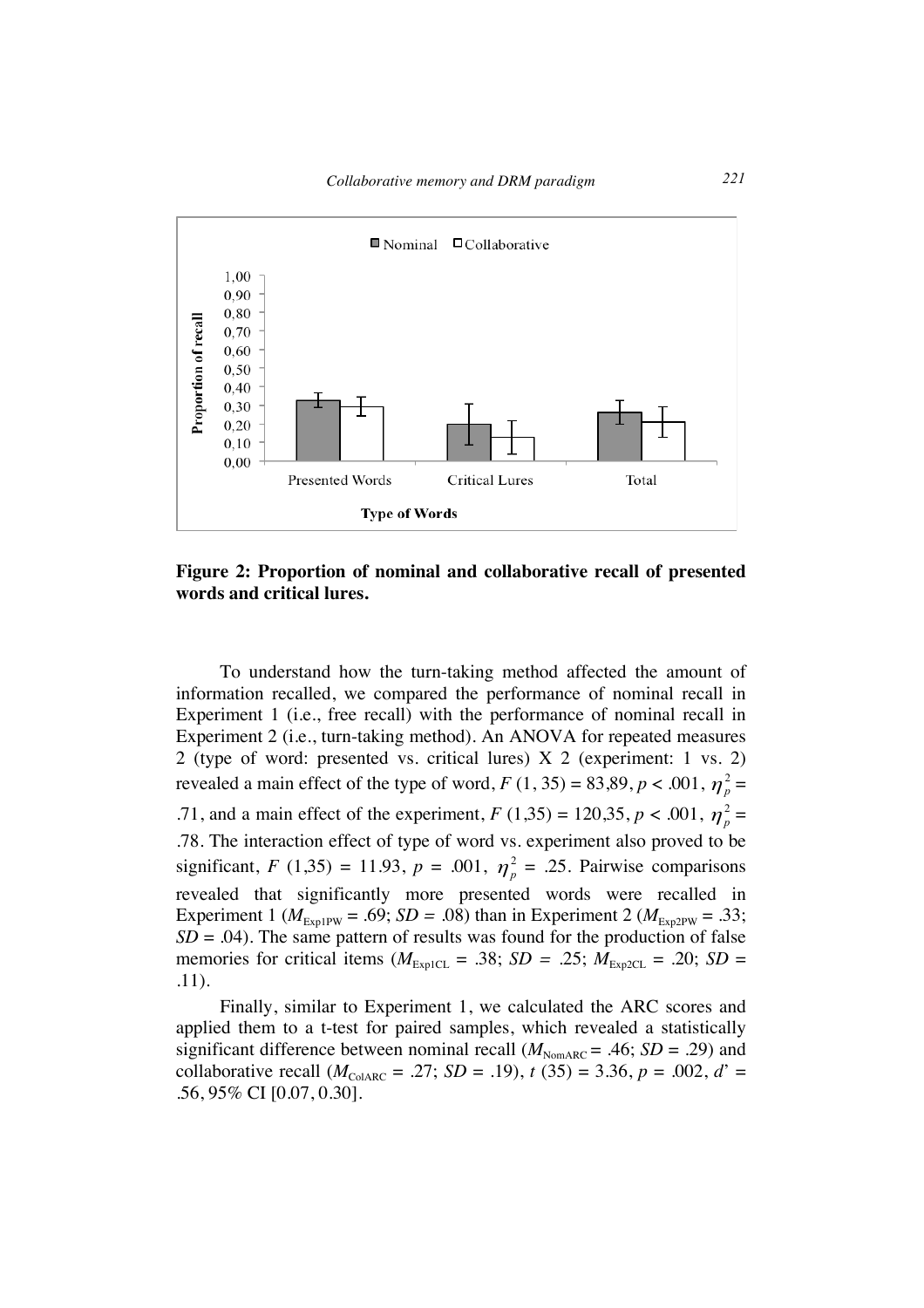#### **DISCUSSION**

The main objective of Experiment 2 was to understand if the turntaking method was responsible for the decreased performance in collaborative recall. To study this, we decided to apply the turn-taking method to nominal recall. In doing so, we attempted to make the two recall tasks as similar as possible.

The results showed that the recall of presented words in nominal recall was higher than in collaborative recall. Even when both groups were using the turn-taking method, the collaborative inhibition effect persisted. Experiment 2 also reveals that, despite the decreased number of presented words recalled in the performance of nominal recall, it was not enough to eliminate the collaborative inhibition effect. That is, the amount of information recalled was affected by the method of recall; however, when the retrieval method was equal for both tasks, the collaborative inhibition effect was not eliminated, so this effect was not explained by the method of recall. As was demonstrated by the ARC score analysis, nominal recall was more organized by list, while collaborative recall was characterized by more switching between lists (i.e., there seemed to be a greater disruption of organized retrieval strategies of information in collaborative recall tasks than in nominal recall). These results replicated the findings of Experiment 1, and the results by Basden et al. (1998) supported the hypothesis that retrieval disruption explained the collaborative inhibition effect. Thus, as concluded by Wright and Klumpp (2004), the collaborative inhibition effect was the product of recall tasks (seeing/hearing information recalled by other group members causes a disruption of retrieval strategies) and was not due to the recall process (e.g., recall method, motivational factors).

Concerning the production of false memories for critical lures, we replicated the results of Experiment 1, namely, that the nominal group produced significantly more false memories than the collaborative group.

# **GENERAL DISCUSSION**

The main goal of this study was to understand the production of false memories in collaborative memory tasks using the DRM paradigm. The studies in this field have produced contradictory results, as previously mentioned. Our results revealed that collaborative recall produces significantly fewer false memories for critical lures than nominal recall. These results are similar to those by Weigold et al. (2014) and Maki et al. (2008). In these studies, the authors explained the lower production of false memories in the collaborative group by the fact that they used the free-for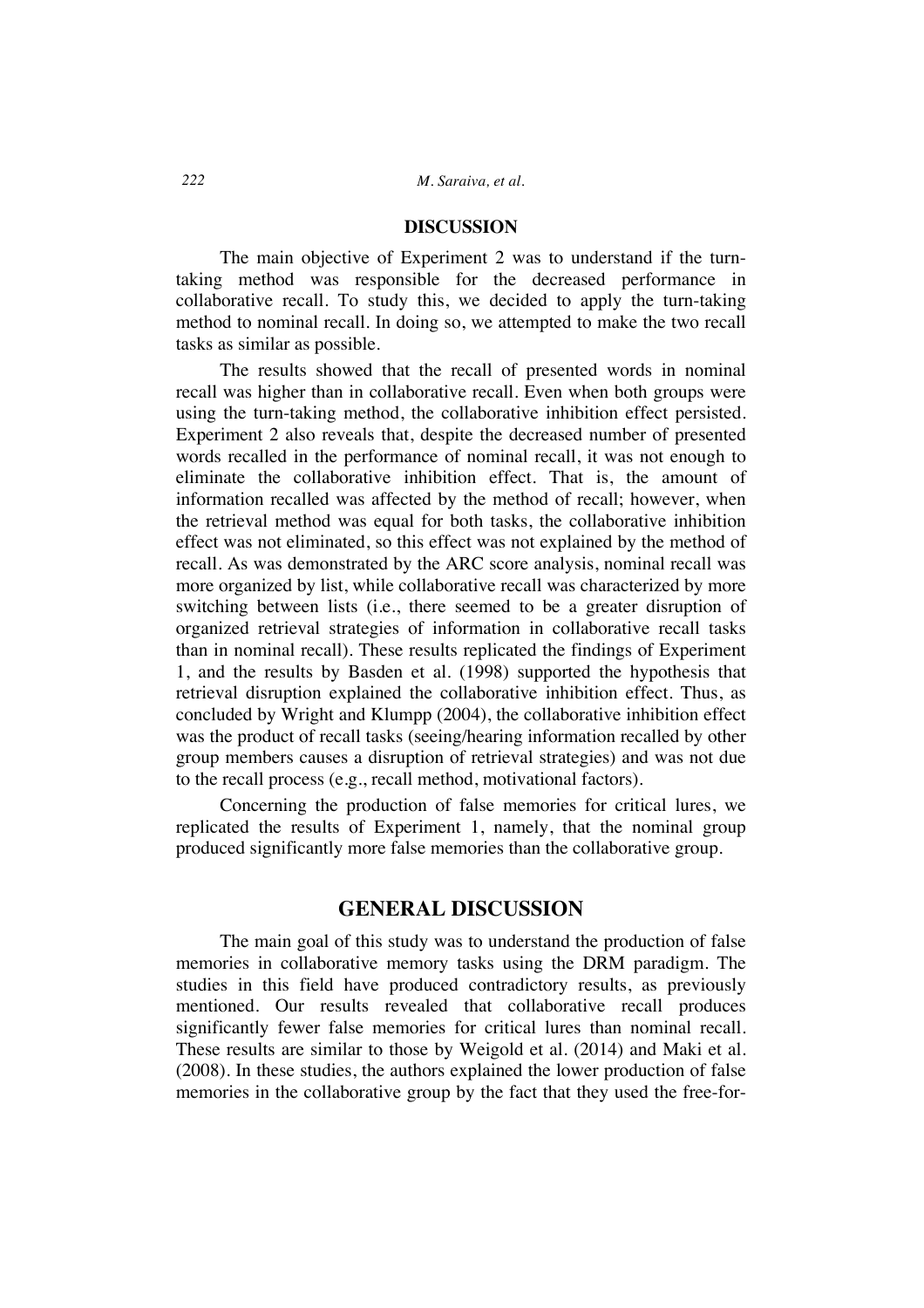all method, which allowed more monitoring of errors (because the group could talk with each other and reach a consensus), decreasing the proportion of false memories. However, in our study, group members could not talk with each other (turn-taking method), so the explanation proposed by these authors did not apply to our results.

However, our results diverged from the results by Basden et al. (1998), who found no differences between the two groups, and were contrary to the findings of Thorley and Dewhurst (2007), which revealed that the collaborative group produced more false memories than the nominal group when the turn-taking method was used. Thorley and Dewhurst (2007) explained their results with the increasing pressure that group members feel to contribute to the recall; that is, as they attempt to generate more presented words, they produce more false memories.

Our results are supported by the theory of activation/monitoring (Roediger, Balota, & Watson, 2001). According to this theory, the production of false memories occurs because of two processes: activation of the critical lure (during encoding and/or retrieval) and failure to monitor the source of the critical lure (during the retrieval) (Gallo & Roediger, 2002). During the presentation of words, a semantic network is activated that spreads the activation also to the critical lure. In our study, this activation occurred both in nominal and collaborative recall because the encoding of words is always individual. During the retrieval phase, the participant should be able to monitor what words are presented and what words are not presented, but sometimes this monitoring process fails, and the individual is not able to reject the critical lures producing false memories.

It was through this process that nominal recall and collaborative recall differed. As shown in the ARC score analysis, in nominal recall, there was a greater tendency to organize the recall list by list. When an individual consecutively recalled a large number of words from the same list, the respective critical lure was more activated, which increased the production of false memories. The opposite occurred in collaborative recall since there was a greater tendency to switch between the lists during the recall phase, which resulted in a lower activation of the critical lure and therefore less recall of the critical lure.

Notwithstanding activation/monitoring framework is the theory that best fits our data, however another theory that is often used to explain the results of studies with DRM paradigm is the fuzzy-trace theory (Reyna & Brainerd, 1995). According to this theory, two types of traces are extracted when participants are involved in a recall or recognition memory task: *verbatim* traces (i.e., perceptual characteristics of the words) and *gist traces*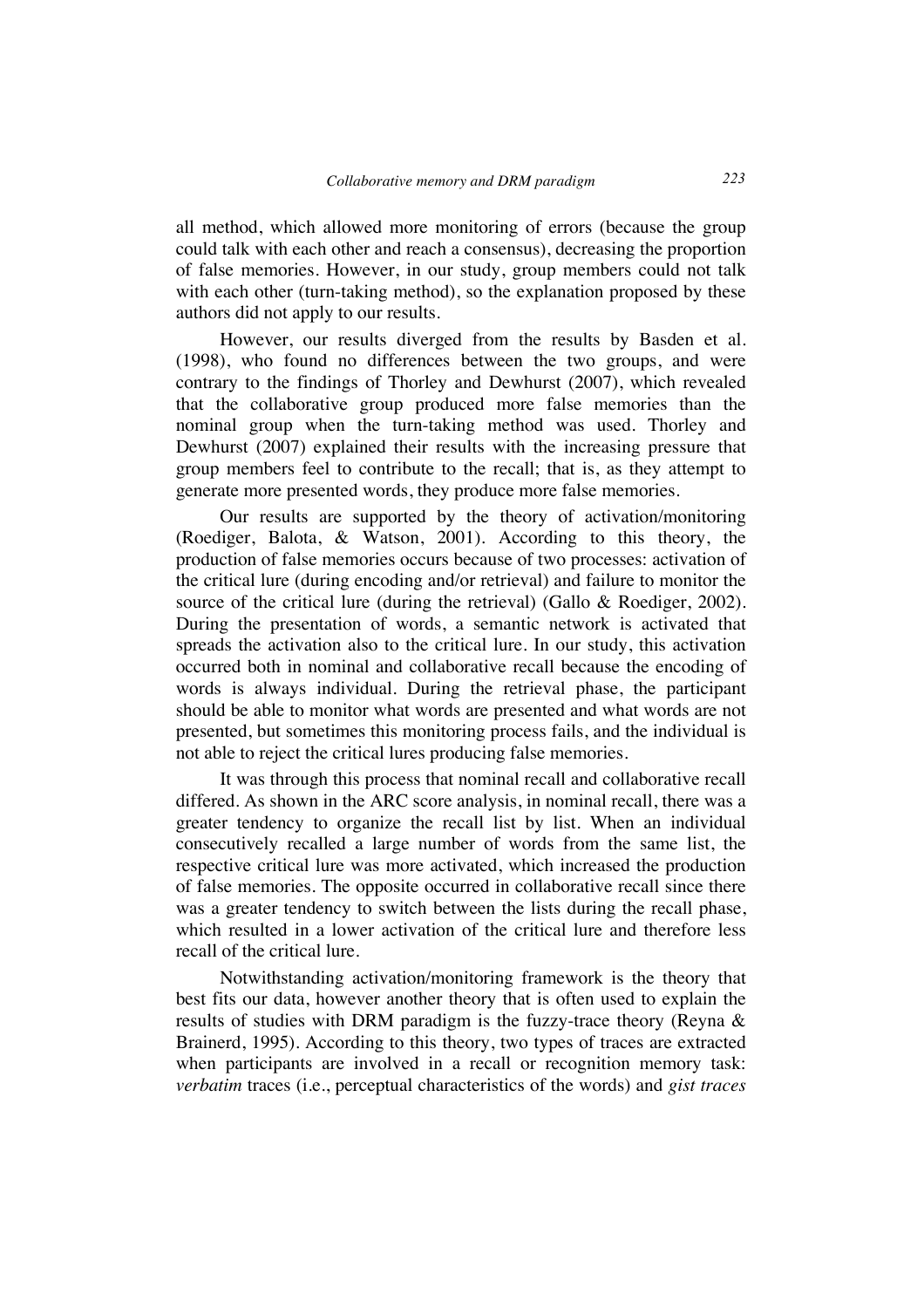(i.e., the theme of the lists). The recall of the words presented is generally due to the retrieval of *verbatim* traces, while the production of false memories is mainly due to the retrieval of the *gist*. As stated before, in the collaborative task there is a disruption of individual retrieval strategies. This leads to a decreasing on *verbatim* traces retrieval and consequently to a decrease of presented words recalled. Regarding the false memories, in the collaborative task less critical lures are recalled because the *gist* trace is also weakened by the disruption of individual retrieval strategies. Since during the collaborative task, the participants alternate their recall between lists (ARC) this weakens the *gist* trace and decreases the recall of the critical lures.

Another goal of this study was to replicate the collaborative inhibition effect. In both experiments, we found the same pattern of results considering the presented words: collaborative recall was significantly lower than nominal recall, a result that influenced the collaborative inhibition effect.

The most common explanation for the collaborative inhibition effect is the disruption of the retrieval strategies hypothesis (Basden et al., 1997). Basden et al. (1997) argue that when an individual encodes information, this process follows his/her personal organization. This organization functions as a cue when the individual attempts to retrieve the information. However, when recall involves a collaborative memory task, this individual organization is disturbed, interrupted, and broken by the emergence of the individual strategies of other members of the group (Basden et al., 1997; Barber et al., 2010).

According to Basden et al. (1997), one way to analyse the organization of recall is by calculating the ARC. An ARC value closer to 1 indicates a clustered (by list) recall. In our study, in both experiments, the ARC value was closer to 1 for nominal recall than collaborative recall. This result suggested that nominal recall was organized list by list more than collaborative recall and consequently supported the disruption of retrieval strategies hypothesis as an explanation for the effect of collaborative inhibition.

In Experiment 2, our main goal was to understand the influence of the method of recall (turn-taking) on the amount of information recalled as well as their impact on the collaborative inhibition effect. Therefore, we adopted the turn-taking method both for nominal and for collaborative recall. The results revealed that although nominal recall decreased significantly compared with Experiment 1, the collaborative inhibition effect persisted. Experiment 2 revealed that the turn-taking method significantly influenced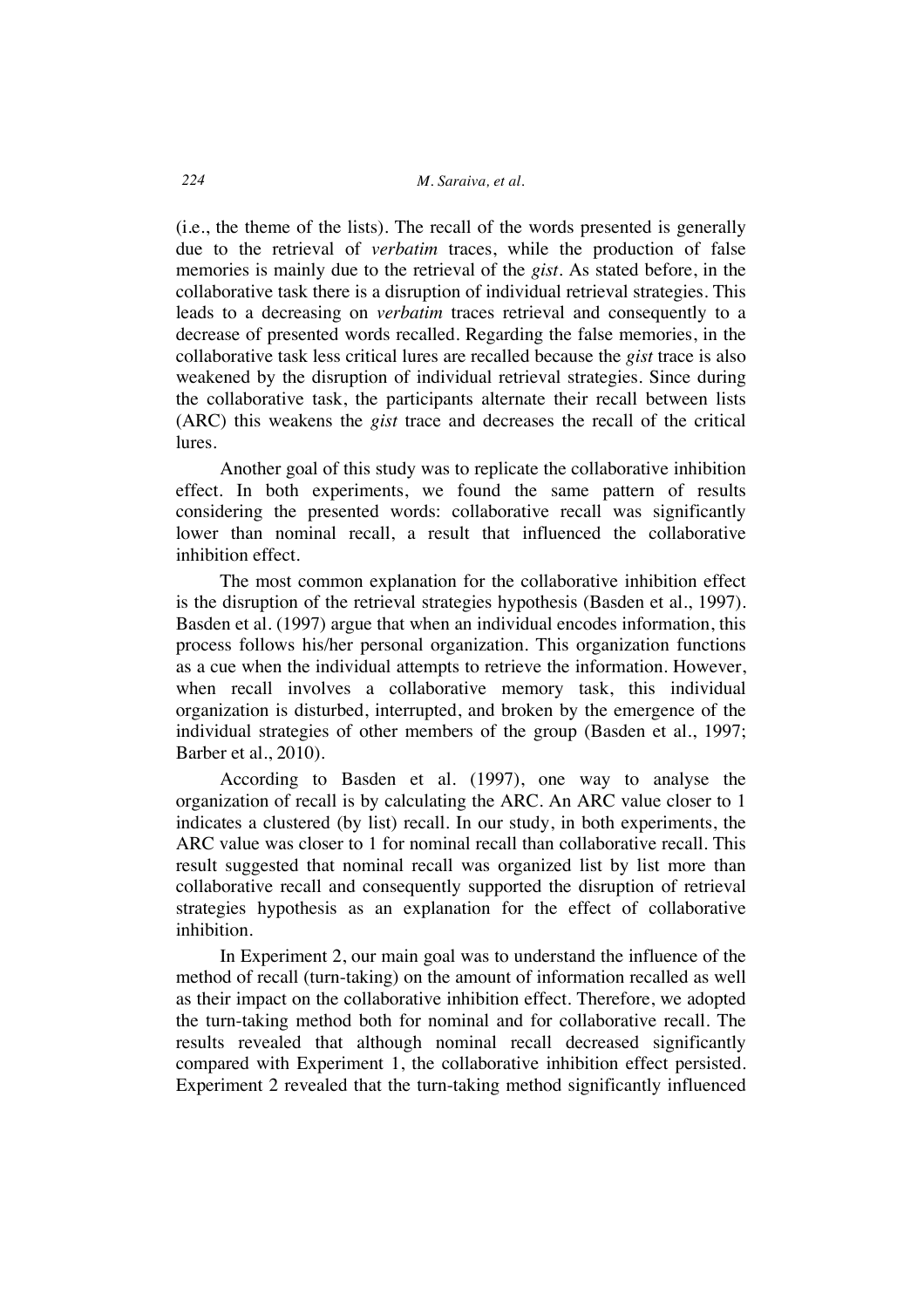the amount of information recalled by decreasing it without compromising the presence of the collaborative inhibition effect. Although the number of words recalled in the nominal task was significantly lower, the performance did not reach the lower level of recall observed in the collaborative task. That is, it was not the method of recall that explained the collaborative inhibition effect, although it was negatively reflected in the number of words recalled. Thus, the disruption of the retrieval strategies hypothesis seemed to be the best explanation for this effect.

To confirm this hypothesis, we focused again on the ARC values in Experiment 2. The results showed that nominal recall continued to follow an organization by list, contrary to what occurred in collaborative recall.

To conclude, the results of the present study provided a better understanding of the functioning of collaborative memory, especially considering the production of false memories. We therefore conclude that even though nominal recall is greater for presented words, this type of recall is associated with a higher production of false memories.

# **RESUMEN**

**La producción de falsos recuerdos en tareas de memoria de colaboración utilizando el paradigma DRM**. Los estudios sobre el recuerdo en grupo revelaron un fenómeno interesante llamado inhibición de colaboración, i.e., mayor recuerdo en un grupo nominal que en un grupo de colaboración. Sin embargo, en cuanto a los estudios sobre los recuerdos falsos en tareas de memoria de colaboración se refiere, los resultados han sido objeto de controversia. La finalidad de este estudio era comprender la producción de memorias falsas en tareas de memoria colaborativa, empleándose para ello el método de la alternancia de turnos en el paradigma DRM. En el Experimento 1 estudiamos la influencia de la fuerza asociativa inversa en la producción de falsos recuerdos en contexto de colaboración. El Experimento 2 intentó definir los límites de la inhibición de colaboración cuando la tarea de recuerdo nominal es del tipo alternancia de turnos. Los resultados de ambos experimentos revelaron que, además de la existencia de inhibición de colaboración, el recuerdo en colaboración ha producido significativamente menos falsos recuerdos que el recuerdo nominal. Además, no se observaron efectos del método alternancia de turnos en la eliminación de inhibición de colaboración.

# **REFERENCES**

Albuquerque, P. (2005). Produção de evocações e reconhecimentos falsos em 100 listas de palavras associadas portuguesas. *Laboratório de Psicologia, 3*, 3-12. doi: 10.14417/lp.766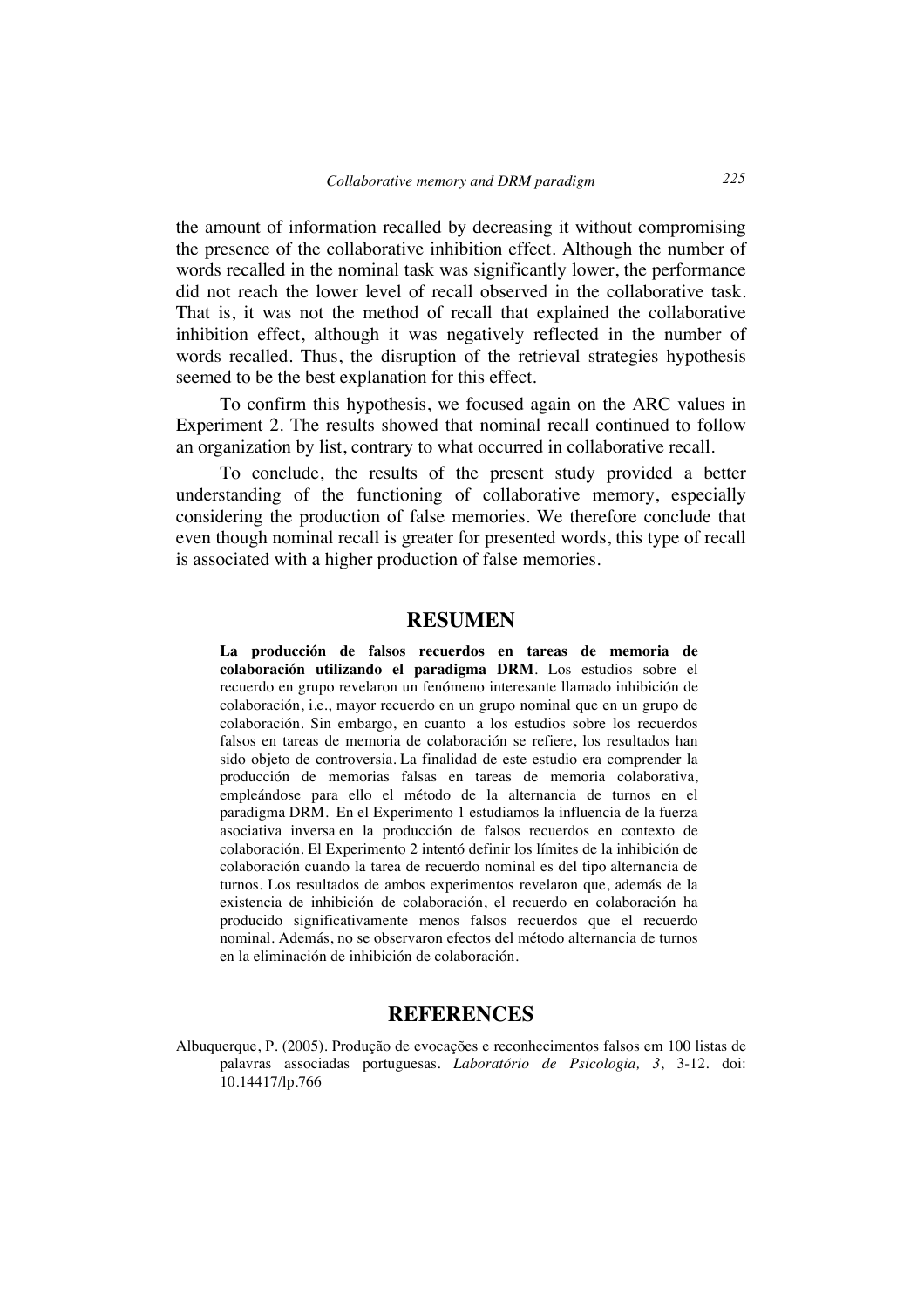- Andersson, J. (2001). Net effect of memory collaboration: How is collaboration affected by factors such as friendship, gender and age? *Scandinavian Journal of Psychology, 42*, 367-375. doi: 10.1111/1467-9450.00248
- Barber, S., Rajaram, S., & Aron, A. (2010). When two is too many: Collaborative encoding impairs memory. *Memory & Cognition*, *38*, 255-264. doi:10.3758/MC.38.3.255
- Barnier, A., Sutton, J., Harris, C., & Wilson, R. (2008). A conceptual and empirical framework for the social distribution of cognition: The case of memory. *Cognitive Systems Research*, *9*, 33-51. doi: 10.1016/j.cogsys.2007.07.002
- Basden, B., Basden, D., Thomas III, R., & Souphasith, S. (1998). Memory distortion in group recall. *Current Psychology: Developmental, Learning, Personality, Social*, *16*, 225-246. doi: 10.1007/s12144-997-1001-4
- Basden, B., Basden, D., Bryner, S., & Thomas III, R. (1997). A comparison of group and individual remembering: Does collaboration disrupt retrieval strategies? *Journal of Experimental Psychology: Learning, Memory, and Cognition, 23*, 1176-1189. doi:10.1037/0278-7393.23.5.1176
- Choi, H., Blumen, B., Congleton, A., & Rajaram, S. (2014). The role of group configuration in the social transmission of memory: Evidence from identical and reconfigured groups. *Journal of Cognitive Psychology*, *26*, 65-80. doi: 10.1080/20445911.2013.862536
- Deese, J. (1959). On the prediction of occurrence of particular verbal intrusions in immediate recall. *Journal of Experimental Psychology, 58*, 17-22. doi:10.037/h0046671
- Diehl, M., & Stroebe, W. (1987). Productivity loss in brainstorming groups: Toward the solution of a riddle. *Journal of Personality and Social Psychology, 53*, 497-509. doi:10.1037/0022-3514.53.3.497
- Gallo, D. A., & Roediger, H. L. (2002). Variability among word lists in eliciting memory illusions: Evidence for associative activation and monitoring. *Journal of Memory and Language*, *47*, 469-497. doi:10.1016/S0749-596X(02)00013-X
- Latané, B., Williams, K., & Harkins, S. (1979). Many hands make light work: The causes and consequences of social loafing. *Journal of Personality and Social Psychology, 37*, 822-832. doi: 10.1037/0022-3514.37.6.822
- Maki, R., Weigold, A., & Arrelano, A. (2008). False memory for associated word lists in individuals and collaborating groups. *Memory & Cognition*, *36*, 598-603. doi: 10.3758/MC.36.3.598
- Meade, M., Nokes, T., & Morrow, D. (2009). Expertise promotes facilitation on a collaborative memory task. *Memory, 17*, 39-48. doi: 10.1080/09658210802524240
- Meade, M., & Roediger, H. (2009). Age differences in collaborative memory: The role of retrieval manipulations. *Memory & Cognition, 37, 962-975*. doi:10.3758/MC.37.7.962
- Pritchard, M., & Keenan, J. (2002). Does jury deliberation really improve jurors' memories? *Applied Cognitive Psychology*, *16*, 589-601. doi:10.1002/acp.816
- Rajaram, S., & Pereira-Pasarin, P. (2007). Collaboration can improve individual recognition memory: Evidence from immediate and delayed tests. *Psychonomic Bulletin & Review, 14*, 95-100. doi:10.3758/BF03194034
- Rajaram, S., & Pereira-Pasarin, P. (2010). Collaborative memory: Cognitive research and theory. *Perspectives on Psychological Science, 5*, 649-663. doi:10.1177/1745691610388763
- Reyna, V. F., & Brainerd, C. J. (1995). Fuzzy-trace theory: An interim synthesis. *Learning & Individual Differences, 7,* 1-75. doi:10.1016/1041-6080(95)90031-4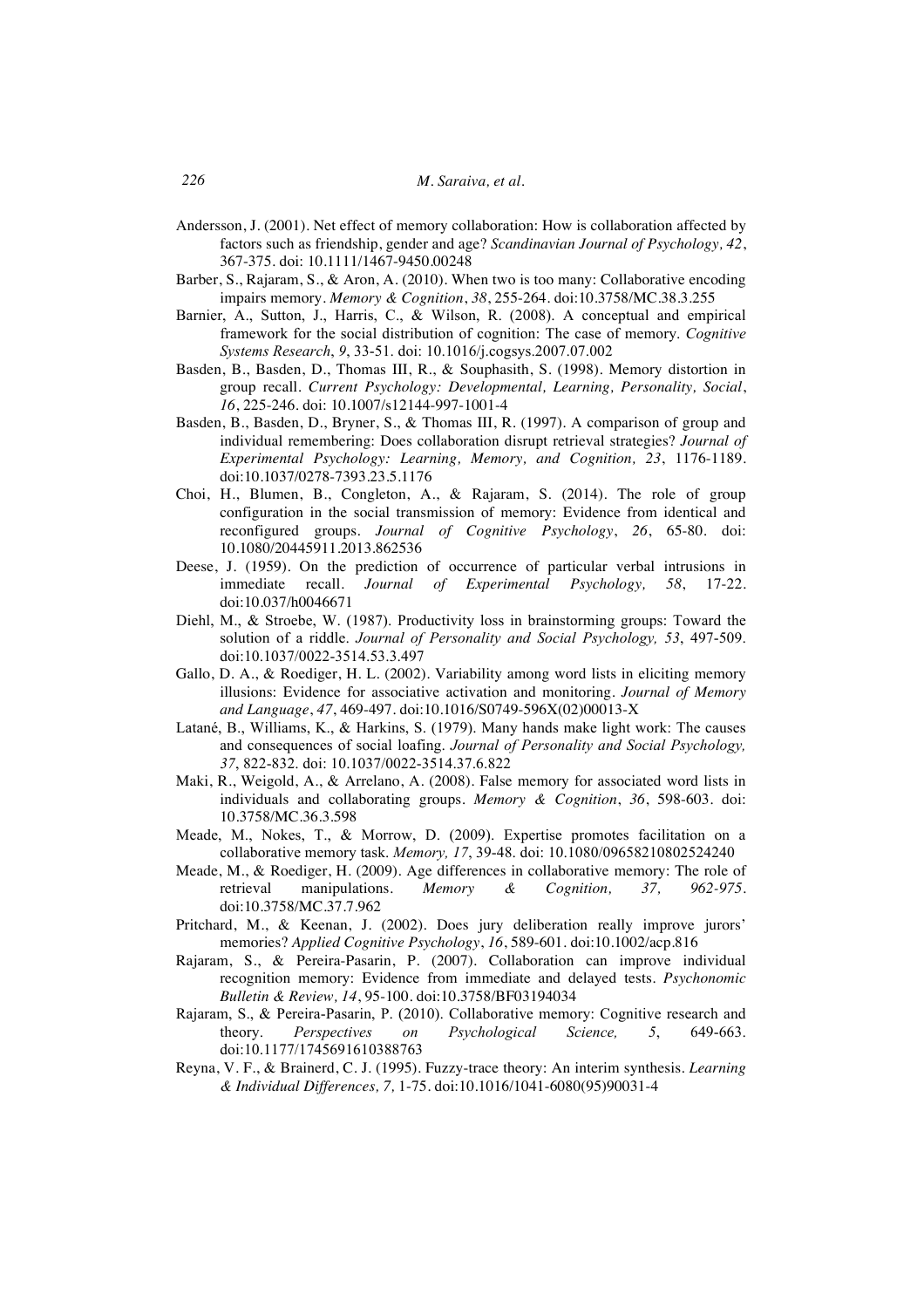- Roediger, H., Balota, D., & Watson, J. (2001). Spreading activation and the arousal of false memories. In H. L. Roediger, J. S. Nairne, I. Neath, & A. M. Surprenant (Eds.), *The nature of remembering: Essays in honor of Robert G. Crowder* (pp. 95-115). Washington, DC: American Psychological Association.
- Roediger, H., & McDermott, K. (1995). Creating false memories: Remembering words not presented in lists. *Journal of Experimental Psychology: Learning, Memory, and Cognition, 21*, 803-814*.* doi:10.1037/0278-7393.21.4.803
- Roediger, H., Watson, J., McDermott, K., & Gallo, D. (2001). Factors that determine false recall: A multiple regression analysis. *Psychonomic Bulletin & Review*, *8*, 385-407. doi: 10.3758/BF03196177
- Roenker, D., Thompson, C., & Brown, S. (1971). Comparison of measures for the estimation of clustering in free recall. *Psychological Bulletin, 16*, 45-48. doi: 10.1037/h0031355
- Ross, M., Spencer, S., Blatz, C., & Restorick, E. (2008). Collaboration reduces the frequency of false memories in older and younger adults. *Psychology and Aging, 23,*  85 – 92. doi:10.1037/0882-7974.23.1.85
- Senkova, O., & Otani, H. (2012). Category clustering calculator for free recall. *Advances in Cognitive Psychology, 8*, 292-295. doi: 10.2478/v10053-008-0124-y
- Takahashi, M. (2007). Does collaborative remembering reduce false memories? *British Journal of Psychology, 98*, 1-13. doi: 10.1348/000712606X101628
- Thorley, C., & Dewhurst, S. (2007). Collaborative false recall in the DRM procedure: Effects of group size and group pressure. *European Journal of Cognitive Psychology*, *19*, 867-881. doi: 10.1080/09541440600872068
- Weigold, A., Russel, E., & Natera, S. (2014). Correction of false memory for associated word lists by collaborating groups. *American Journal of Psychology, 127*, 183-190. doi: 10.3758/MC.36.3.598
- Weldon, M., & Bellinger, K., (1997). Collective memory: The nature of individual and collaborative recall. *Journal of Experimental Psychology: Learning, Memory, and Cognition*, *23*, 1160-1175. doi: 10.1.1.563.5633
- Wright, D., & Klumpp, A. (2004). Collaborative inhibition is due to the product, not the process, of recalling in groups. *Psychonomic Bulletin & Review*, *11*, 1080-1083. doi: 10.3758/BF03196740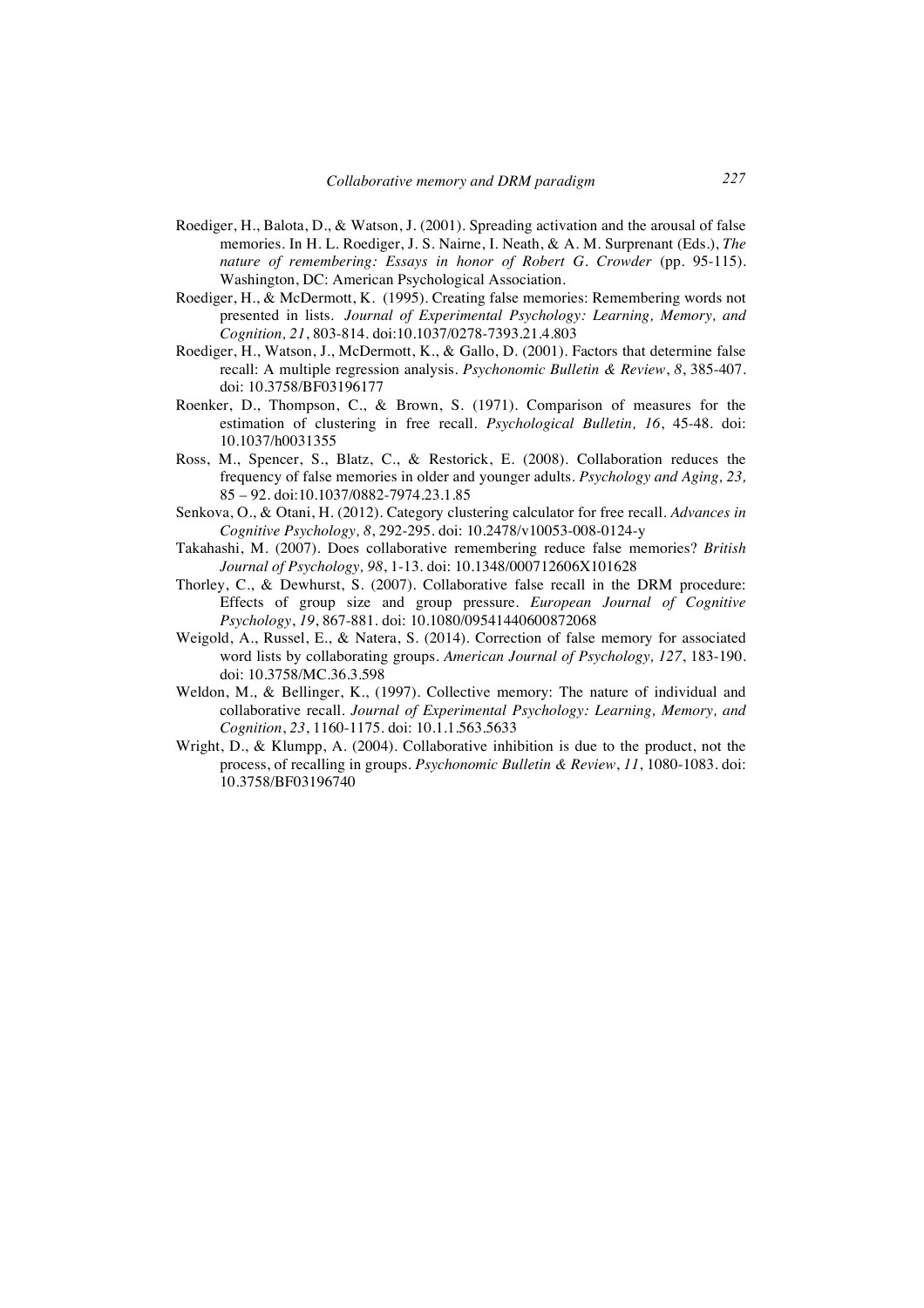*228 M. Saraiva, et al.*

# **APPENDICES**

# **Appendix 1– word lists used in Experiment 1, with the total BAS<sup>2</sup> in Portuguese and in English**

**Música:** clássica; guitarra; som; melodia; dança; rádio; ouvir; cantar; caixa.

**Music:** classical,; guitar; sound; melody; dance; song; radio; listen; sing; box.

# **Total BAS:** 4.58

**Doce:** açucar; algodão; amargo; chocolate; guloso; mel; rebuçado; saboroso; salgado; sobremesa.

**Sweet:** sugar; cotton; bitter; chocolate; greedy; honey; candy; tasty; salty; dessert.

### **Total BAS:** 4.52

**Frio:** agasalho; arrepio; cachecol; casaco; gelado; gelo; inverno; janeiro; quente; tremer. **Cold:** sweater; chill; scarf; coat; icy; ice; winter; January; hot; tremble.

#### **Total BAS:** 4.50

**Peixe:** aquário; rio; pescar; espinha; escamas; lago; pesca; salmão; sardinha; signo.

**Fish:** aquarium; river; fishery; spine; scales; lake; catch; salmon; sardine; sign.

## **Total BAS:** 3.34

**Dinheiro:** banco; escudo; euro; indispensável; jóias; ladrão; notas; pobreza; roubar; trabalho.

**Money:** bank; escudo<sup>3</sup>; euro; scarlet; jewelry; thief; bills; poverty; steal; work.

#### **Total BAS:** 1.73

**Carne:** almoço; assado; bife; nervos; encarnado; frango; osso; nojo; fome; talho.

**Meat:** lunch; roast; steak; nerves; red; chicken; bone; shucks; hunger; gash.

### **Total BAS:** 1.67

**Azul:** amarelo; caneta; céu; cor; olho; mar; nuvens; oceano; polícia; vermelho.

**Blue:** yellow; pen; sky; colorcolour; eye; sea; clouds; ocean; police; red.

### **Total BAS:** 1.61

**Animal:** bicho; cão; feroz; gato; leão; lesma; porco; rugir; tartaruga; vaca. **Animal:** bug; dog; fierce; cat; lion; slug; pig; roar; turtle; cow.

**Total BAS:** 1.49

 $\overline{a}$ 

<sup>&</sup>lt;sup>3</sup> Portuguese currency before the euro.